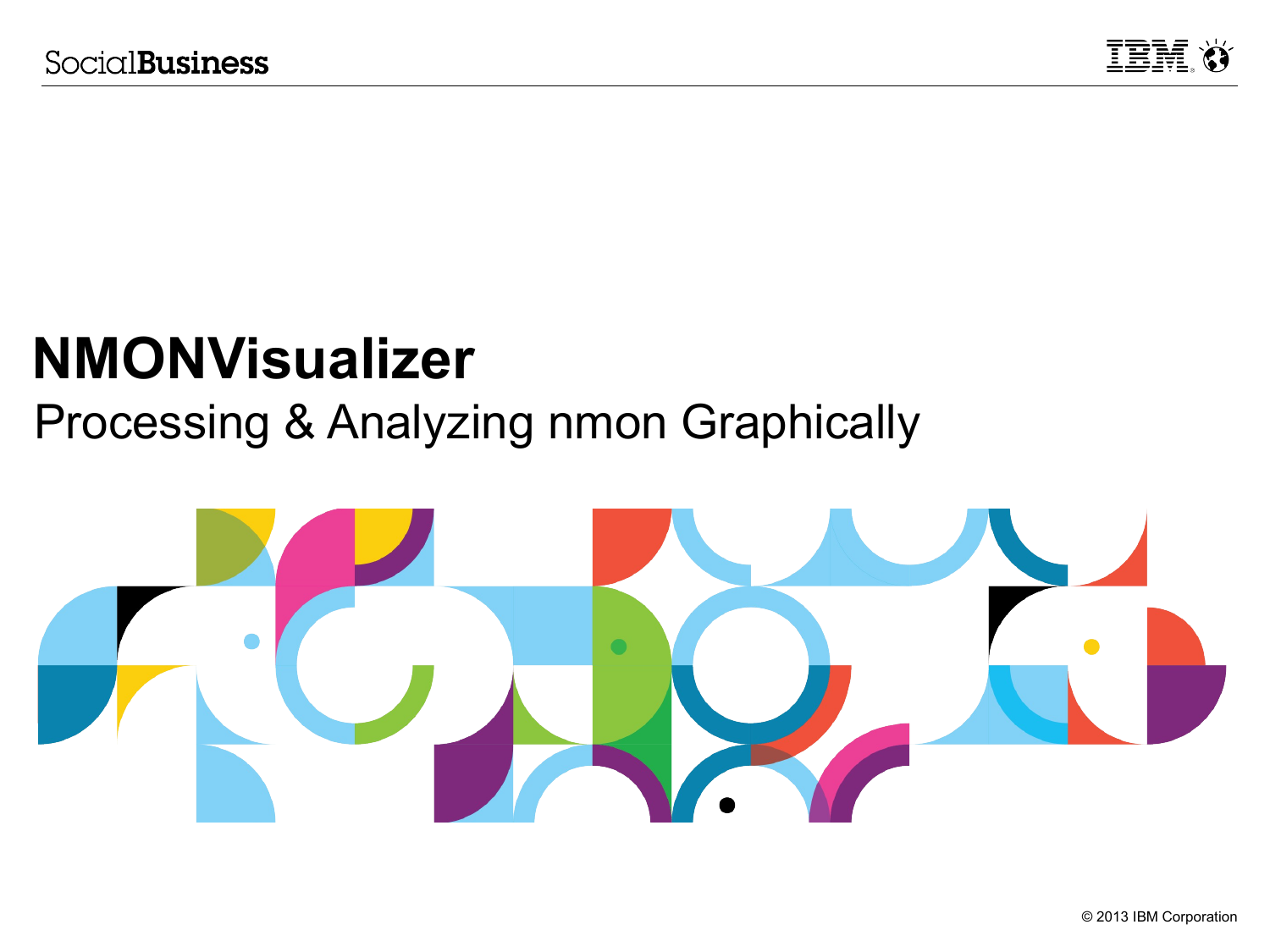

# nmon is a tool for viewing & collection system data

### **AIX**

- Built in as part of topas
- Closed source

### **Linux**

●

- Open source
- Download and install from <http://nmon.sourceforge.net/pmwiki.php?n=Site.Download>
	- Make sure you get the right one for your distribution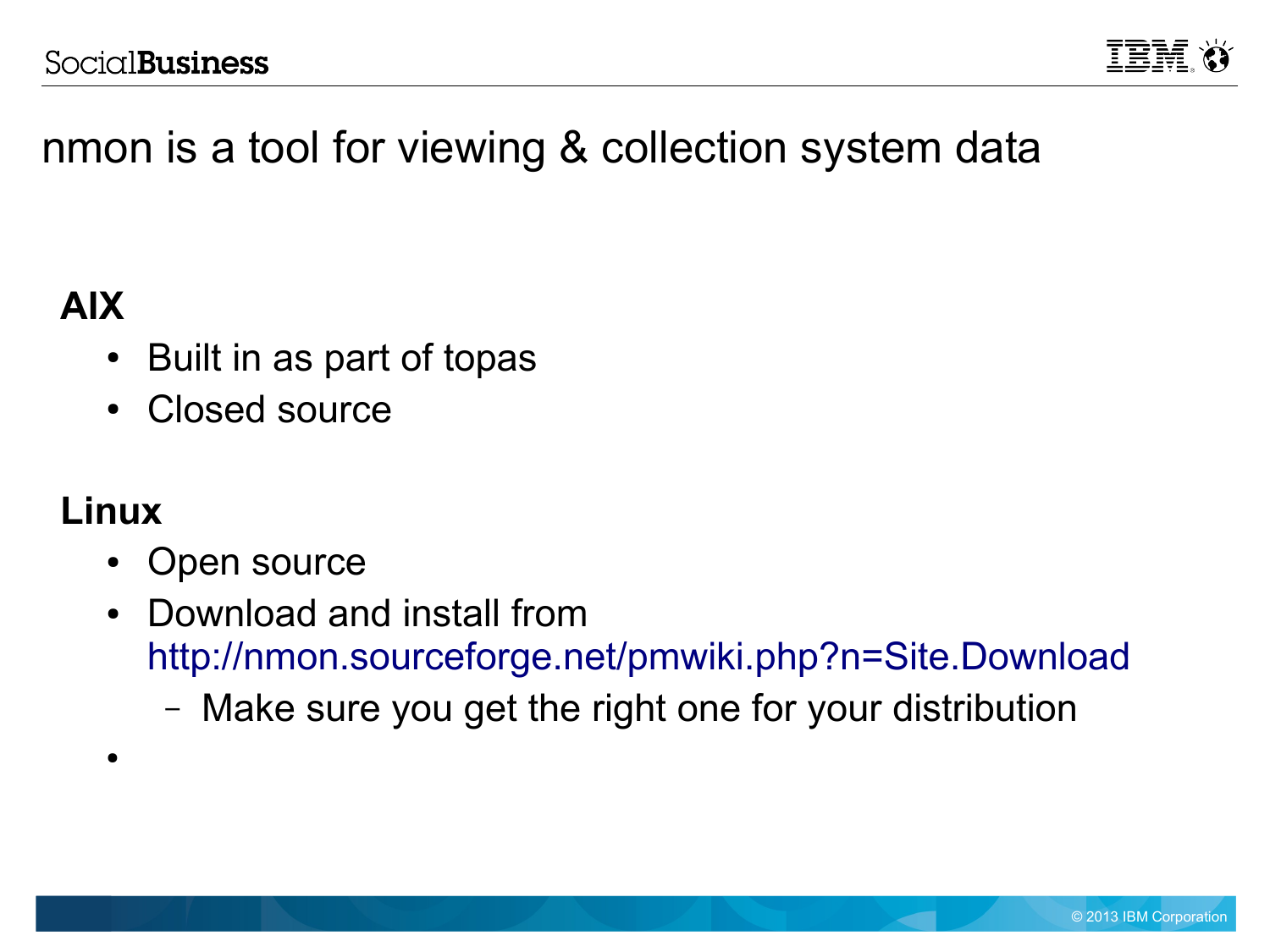

## nmon has a graphical mode

### **Just run from the command line.**

- nmon
- Then hit letters to show data
	- $\sim$  c(pu), d(isk), n(etwork) is a good start but it may not fit on the screen
	- h(elp) for more
	- $-$  q(uit) to exit

### **This is live data. It does not write to a file.**

| $r$ nmon $-14g$                             |                                          |                                    |                                             | -Hostname=chaperone——Refresh= 2secs ——16:18.25                           |
|---------------------------------------------|------------------------------------------|------------------------------------|---------------------------------------------|--------------------------------------------------------------------------|
| #<br>#<br>##<br>#<br>#<br>#<br>-#<br>#<br># | $+$<br>#<br>##<br>##<br># ## #<br>#<br># | ####<br>#<br>#<br>#<br>#<br>#<br># | #<br>#<br>##<br>#<br># #<br>#<br>#<br># #   | For help type H or $\dots$<br>$nmon -? - hint$<br>$n$ mon - $h$ - $full$ |
| #<br>##<br>#<br>#                           | #<br>- #<br>- #<br>#                     | #<br>#<br>####                     | #<br>##<br>#<br>#                           | To start the same way every time<br>set the NMON ksh variable            |
|                                             |                                          |                                    | Use these keys to toggle statistics on/off: |                                                                          |
|                                             |                                          |                                    |                                             | $c = CPU$ $l = CPU$ Long-term   -   = Faster screen updates              |
|                                             |                                          |                                    |                                             | $m =$ Memory $j =$ Filesystems $+$ = Slower screen updates               |
|                                             |                                          |                                    |                                             | $d = \text{Disks}$ $n = \text{Network}$ $V = \text{Virtual Memory}$      |
|                                             |                                          |                                    |                                             | $r =$ Resource $N =$ NFS $v =$ Verbose hints                             |
|                                             |                                          |                                    | $k = k$ ernel $t = Top-processes$           | $=$ only busy disks/procs                                                |
|                                             | $h =$ more options                       |                                    |                                             | $q = 0$ uit                                                              |

|                | -nmon-14g-      |     |            |              | -[H for help]——Hostname=chaperone———Refresh= 2secs ——16:20.59- |    |    |     |
|----------------|-----------------|-----|------------|--------------|----------------------------------------------------------------|----|----|-----|
|                | CPU Utilisation |     |            |              |                                                                |    |    |     |
|                |                 |     |            |              |                                                                |    |    |     |
| CPU            | User%           |     | Sys% Wait% | Idle 0       | $\boxed{25}$                                                   | 50 | 75 | 100 |
| 1              | 0.5             | 1.0 | 0.0        | 98.5         | $\rightarrow$                                                  |    |    |     |
| $\overline{2}$ | 1.0             | 3.5 | 0.0        | 95.5         | $\,>\,$                                                        |    |    |     |
| 3              | 0.5             | 0.5 | 0.0        | 99.0         | $\rightarrow$                                                  |    |    |     |
| 4              | 0.0             | 0.0 |            | 0.0100.0     | $\mathord{\succ}$                                              |    |    |     |
| 5              | 1.5             | 4.0 | 0.0        | 94.4         | $\,$                                                           |    |    |     |
| 6              | 0.5             | 1.5 | 0.0        | 98.0         | $\,>\,$                                                        |    |    |     |
| 7              | 1.5             | 4.6 | 0.0        | 93.8         | $\rightarrow$<br>s                                             |    |    |     |
| 8              | 1.0             | 1.5 | 0.0        | 97.5         | $\check{ }$                                                    |    |    |     |
| 9              | 1.0             | 0.5 | 0.0        | $98.5$ >     |                                                                |    |    |     |
| 10             | 0.5             | 0.5 | 0.0        | 99.0         | $\,>\,$                                                        |    |    |     |
| 11             | 0.0             | 0.0 |            | 0.0100.0     | >                                                              |    |    |     |
| 12             | 0.5             | 2.0 | 0.0        | 97.5         | $\,>\,$                                                        |    |    |     |
| 13             | 1.0             | 4.0 | 0.0        | 94.9         | $\rightarrow$                                                  |    |    |     |
| 14             | 1.0             | 6.1 | 0.0        | 92.9         | $\rightarrow$<br><b>SS</b>                                     |    |    |     |
| 15             | 0.0             | 0.5 | 0.0        | $99.5$ >     |                                                                |    |    |     |
| 16             | 1.5             | 0.5 | 0.0        | 98.0         | $\,>\,$                                                        |    |    |     |
| 17             | 2.5             | 4.0 | 0.0        | 93.5         | $\rightarrow$<br>S                                             |    |    |     |
| 18             | 0.5             | 0.0 | 0.0        | 99.5         | V                                                              |    |    |     |
| 19             | 1.0             | 3.0 | 0.0        | 96.0         | $\,>\,$                                                        |    |    |     |
| 20             | 1.5             | 4.1 | 0.0        | 94.4         | V                                                              |    |    |     |
| 21             | 0.5             | 0.5 | 0.0        | 99.0         | $\overline{\phantom{0}}$                                       |    |    |     |
| 22             | 0.0             | 0.0 |            | 0.0100.0     | $\,>\,$                                                        |    |    |     |
| 23             | 0.0             | 0.5 | 0.0        | 99.5         | $\rightarrow$                                                  |    |    |     |
| 24             | 0.5             | 0.5 | 0.0        | 99.0         | ≻                                                              |    |    |     |
| Avg            | 0.8             | 1.8 |            | $0.0$ 97.4 > |                                                                |    |    |     |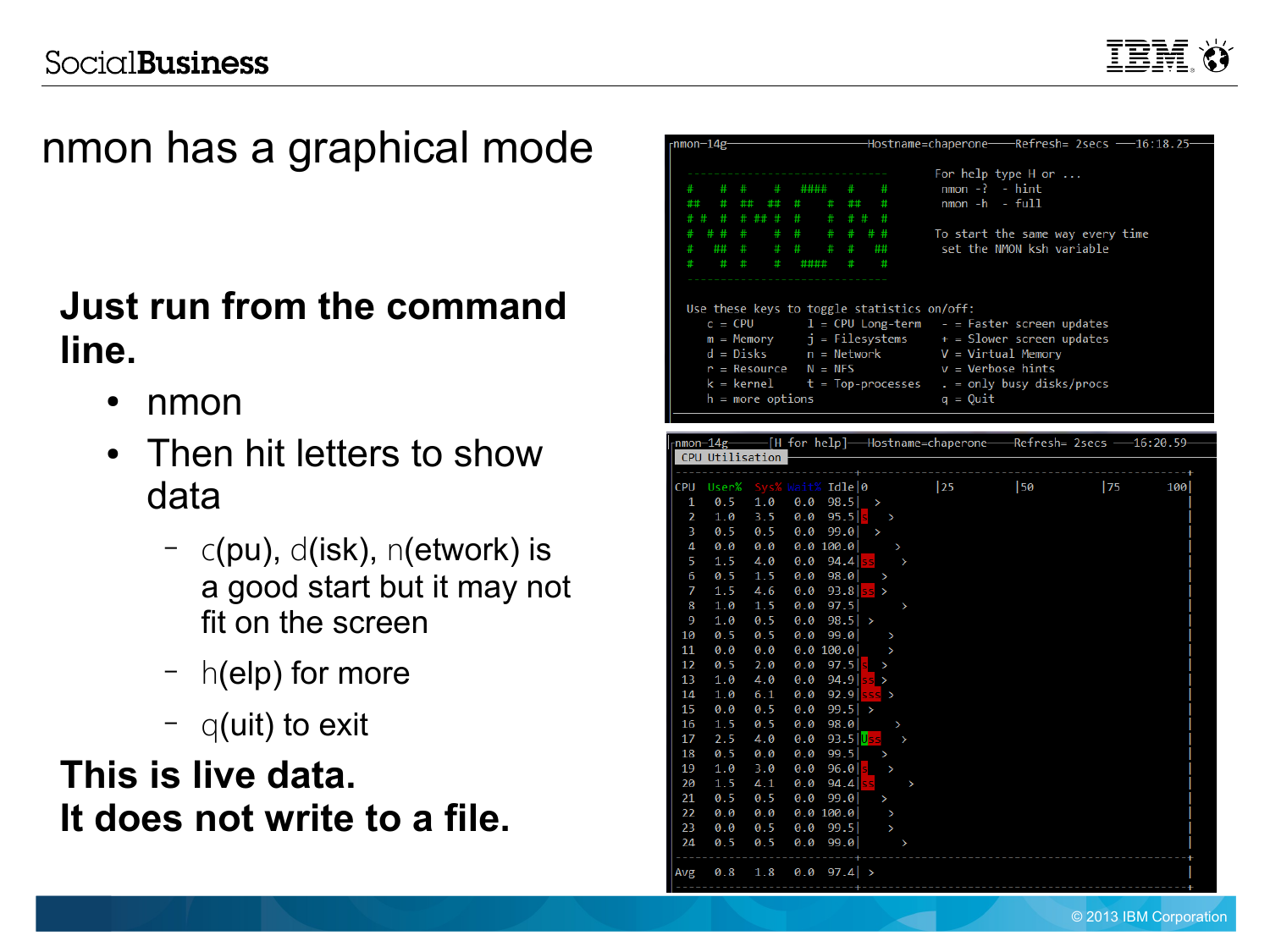

### Write nmon data to a file

#### **Command line switch**

- $-f \Rightarrow$  create a file named <hostname>\_<yyMMdd>\_<HHmm>.nmon in the current directory
- $-F \Rightarrow$  specify the file name

### **Also need to specify**

- $-c$  number of samples, default 3000
- $\bullet$  -s time between samples in seconds, default 30
- Samples  $*$  count = time nmon will run

### **If you need to stop nmon, do not just kill it!**

- Use user signal 2 to have nmon stop after writing the next record
	- Prevents corruption of the last sample
- Linux kill -s USR2 <pid>
- $AIX kill -s$  SIGUSR2 <pid>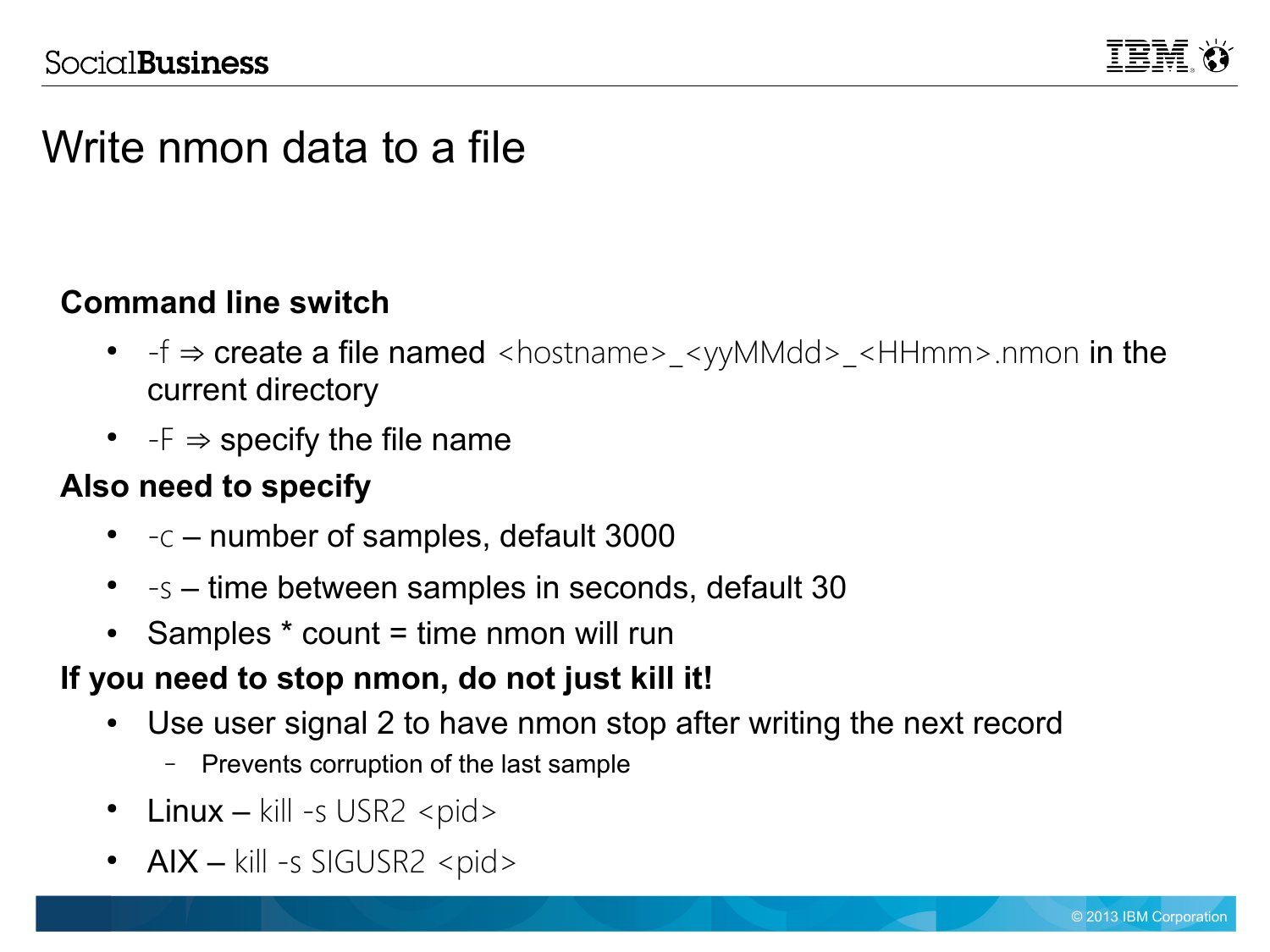

### I have nmon Data, now what?

### **NMONAnalyzer**

- Excel spreadsheet macro
	- Do you have Excel?
	- Slower
- ●
- Only a single file at a time
- $\bullet$
- Time ranges only specified in terms of samples

### **NMONVisualizer**

- Java GUI (Swing)
	- Runs anywhere
	- Faster
- ●
- Multiple files at once
	- Either from a single server or multiple servers
- ●
- Absolute and relative time ranges
	- Handles time zones too
- ●
- Also processes IOStat, Verbose GC & ESXTop files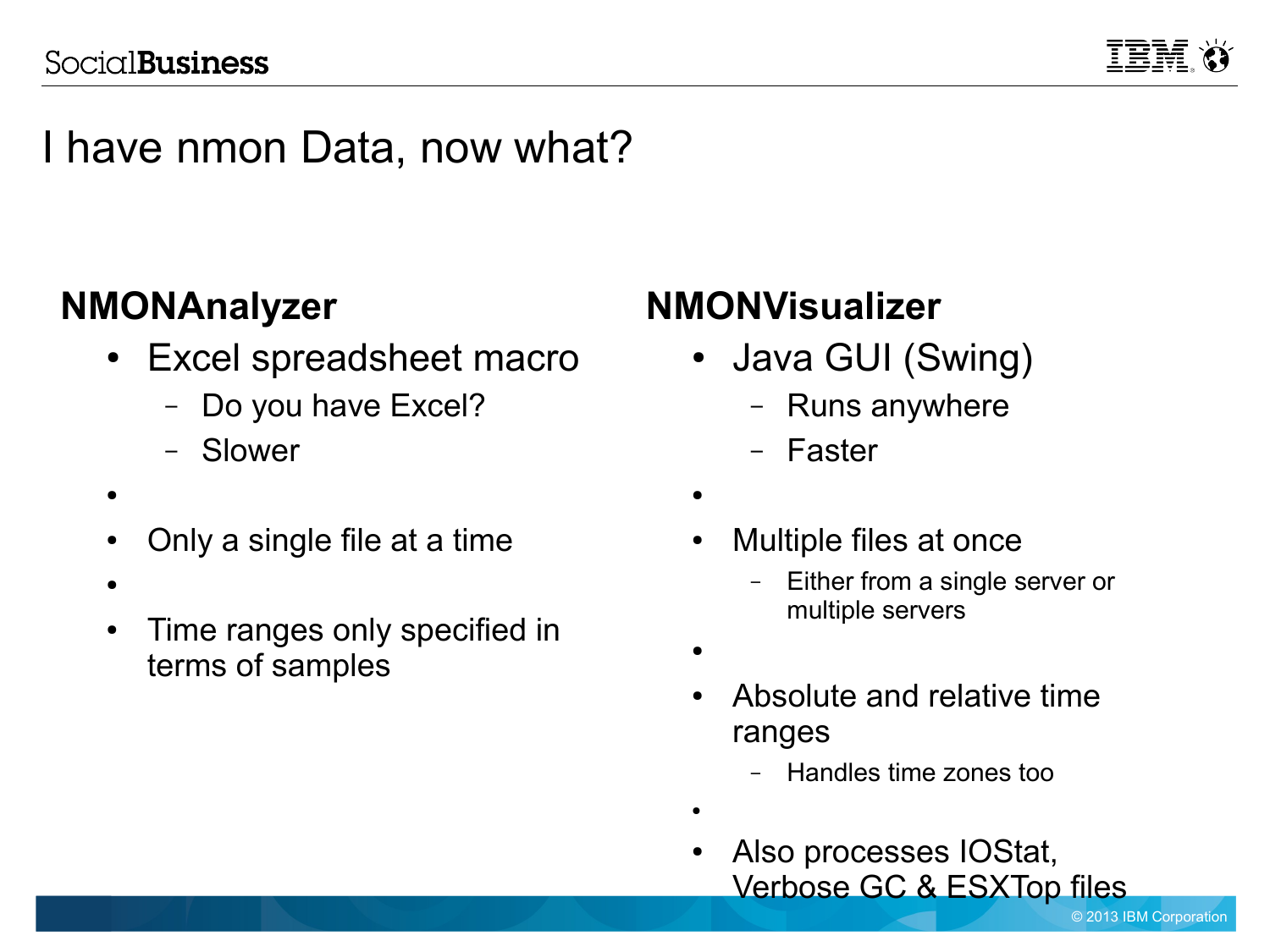

## Getting NMONVisualizer

### **NMONVisualizer can be downloaded from the link on <http://nmonvisualizer.github.io/nmonvisualizer/>**

### **NMONVisualizer is an open source project**

- GitHub Project Page <https://github.com/nmonvisualizer/nmonvisualizer>
- GitHub Releases <https://github.com/nmonvisualizer/nmonvisualizer/releases>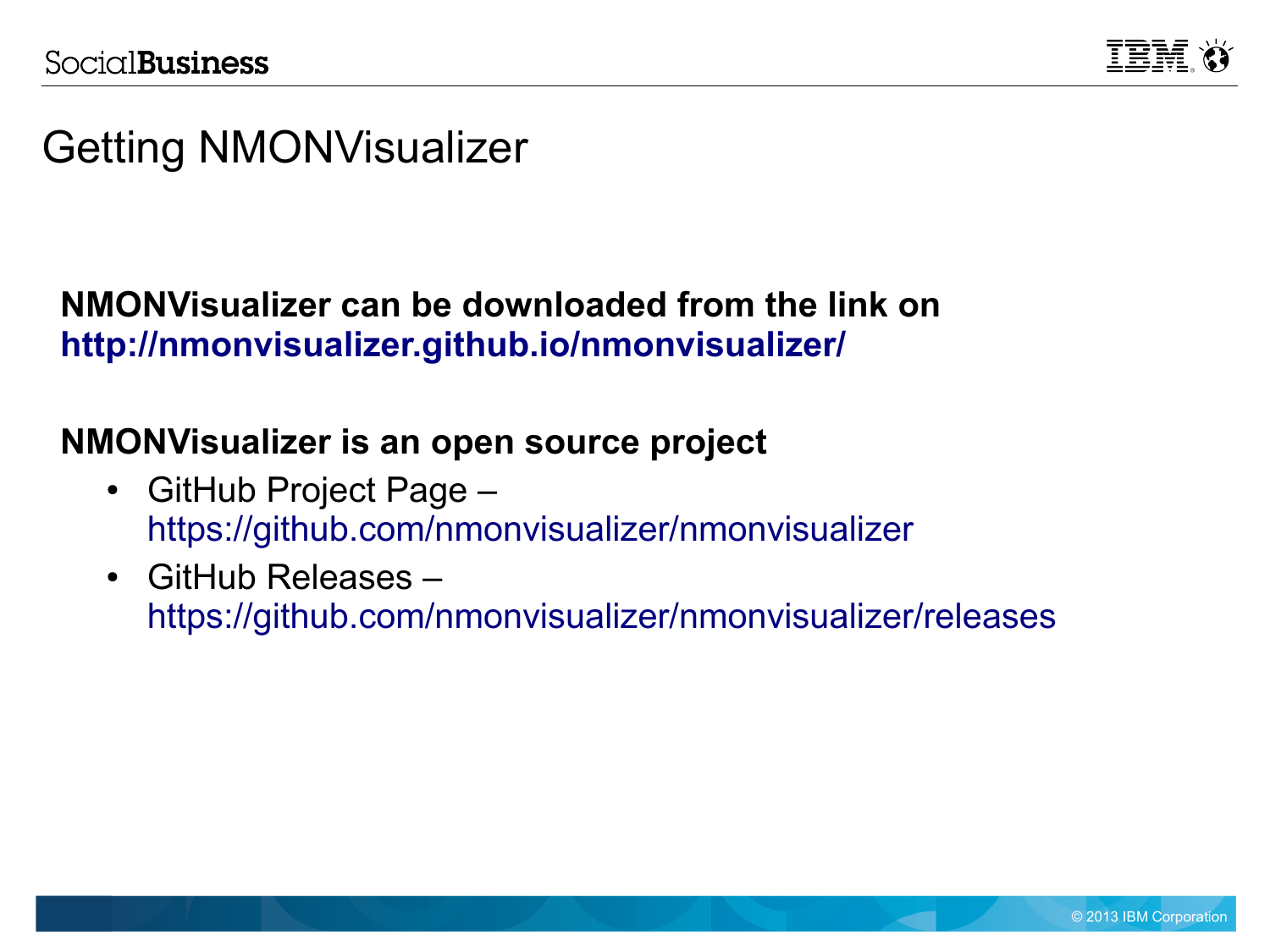

# Running NMONVisualizer

### **Windows & Mac**

• Can just double click if a JRE is installed

### **Linux or AIX**

- Command line (java -jar)
- XWindows works too

### **Make sure you have max heap (-Xmx) set high enough**

- May need 1 or 2 GB for a 'large number' of files
	- Depends on the amount of data per file

| <b>EM</b> NMON Visualizer |                     |                              | $\begin{array}{c c c c c} \hline \multicolumn{3}{c }{\mathbf{I}} & \multicolumn{3}{c }{\mathbf{X}} \\ \hline \multicolumn{3}{c }{\mathbf{I}} & \multicolumn{3}{c }{\mathbf{I}} & \multicolumn{3}{c }{\mathbf{X}} \\ \hline \multicolumn{3}{c }{\mathbf{I}} & \multicolumn{3}{c }{\mathbf{I}} & \multicolumn{3}{c }{\mathbf{X}} \\ \hline \multicolumn{3}{c }{\mathbf{I}} & \multicolumn{3}{c }{\mathbf{I}} & \multicolumn{3}{c }{\mathbf{I}} \\ \hline \multic$ |
|---------------------------|---------------------|------------------------------|-----------------------------------------------------------------------------------------------------------------------------------------------------------------------------------------------------------------------------------------------------------------------------------------------------------------------------------------------------------------------------------------------------------------------------------------------------------------|
| Eile View Intervals Help  |                     |                              |                                                                                                                                                                                                                                                                                                                                                                                                                                                                 |
| All Systems               | Graph All Intervals | Interval: All Data<br>Manage | $\odot$ Charts $\bigcirc$ Table                                                                                                                                                                                                                                                                                                                                                                                                                                 |
|                           |                     |                              |                                                                                                                                                                                                                                                                                                                                                                                                                                                                 |
|                           |                     |                              |                                                                                                                                                                                                                                                                                                                                                                                                                                                                 |
|                           |                     |                              |                                                                                                                                                                                                                                                                                                                                                                                                                                                                 |
|                           |                     |                              |                                                                                                                                                                                                                                                                                                                                                                                                                                                                 |
|                           |                     |                              |                                                                                                                                                                                                                                                                                                                                                                                                                                                                 |
|                           |                     |                              |                                                                                                                                                                                                                                                                                                                                                                                                                                                                 |
|                           |                     |                              |                                                                                                                                                                                                                                                                                                                                                                                                                                                                 |
|                           |                     |                              |                                                                                                                                                                                                                                                                                                                                                                                                                                                                 |
|                           |                     |                              |                                                                                                                                                                                                                                                                                                                                                                                                                                                                 |
|                           |                     |                              |                                                                                                                                                                                                                                                                                                                                                                                                                                                                 |
|                           |                     |                              |                                                                                                                                                                                                                                                                                                                                                                                                                                                                 |
|                           |                     |                              |                                                                                                                                                                                                                                                                                                                                                                                                                                                                 |
|                           |                     |                              |                                                                                                                                                                                                                                                                                                                                                                                                                                                                 |
|                           |                     |                              |                                                                                                                                                                                                                                                                                                                                                                                                                                                                 |
|                           |                     |                              |                                                                                                                                                                                                                                                                                                                                                                                                                                                                 |
|                           |                     |                              |                                                                                                                                                                                                                                                                                                                                                                                                                                                                 |
|                           |                     |                              |                                                                                                                                                                                                                                                                                                                                                                                                                                                                 |
|                           |                     |                              |                                                                                                                                                                                                                                                                                                                                                                                                                                                                 |
|                           |                     |                              |                                                                                                                                                                                                                                                                                                                                                                                                                                                                 |
|                           |                     |                              |                                                                                                                                                                                                                                                                                                                                                                                                                                                                 |
|                           |                     |                              |                                                                                                                                                                                                                                                                                                                                                                                                                                                                 |
|                           |                     |                              |                                                                                                                                                                                                                                                                                                                                                                                                                                                                 |
|                           |                     |                              |                                                                                                                                                                                                                                                                                                                                                                                                                                                                 |
|                           |                     |                              |                                                                                                                                                                                                                                                                                                                                                                                                                                                                 |
|                           |                     |                              |                                                                                                                                                                                                                                                                                                                                                                                                                                                                 |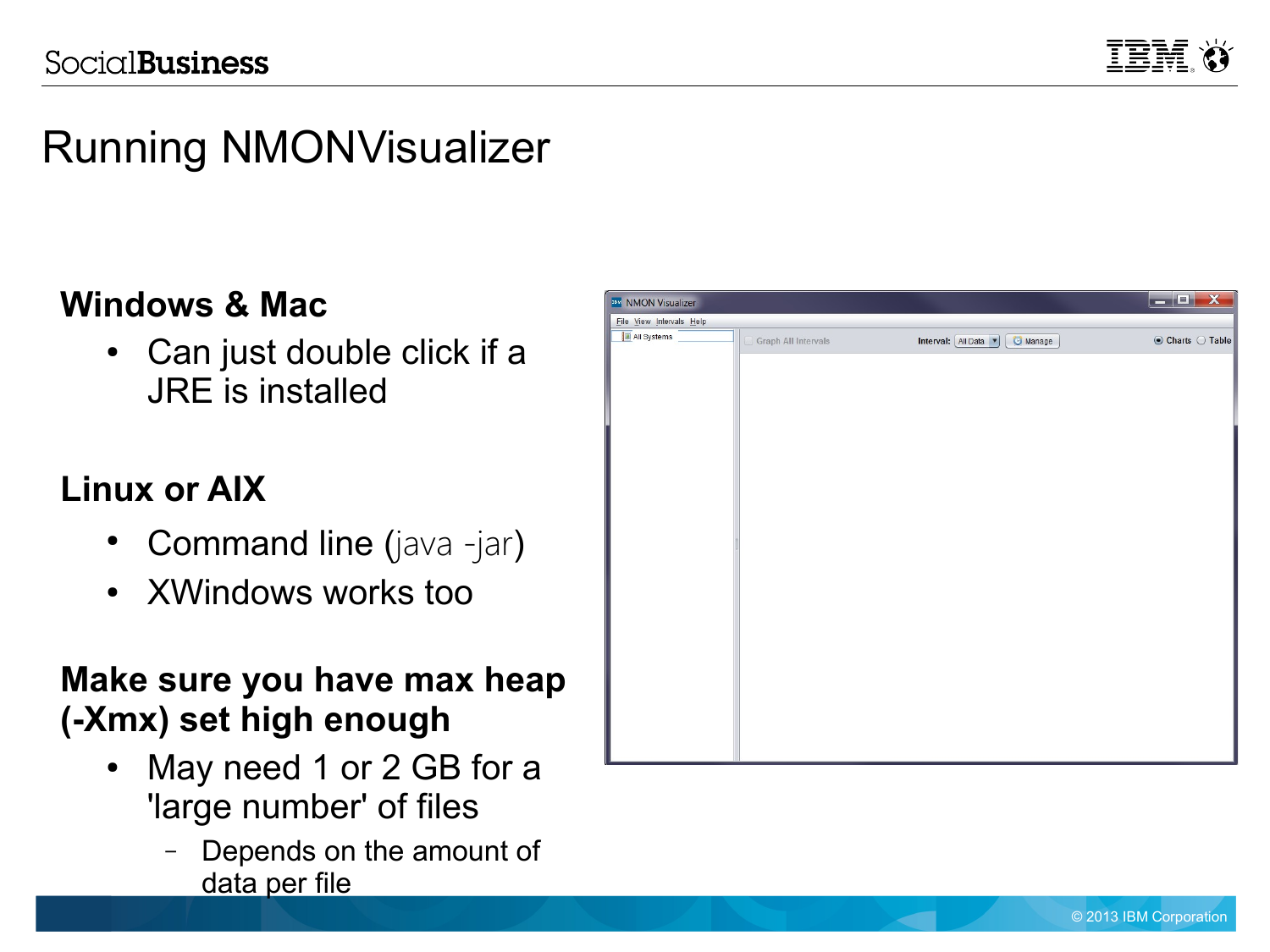

# Parsing nmon data

### **Multiple ways to get files into the program**

- $\bullet$  File  $\rightarrow$  Load or CTRL-O
	- Opens file dialog
		- Multi-selection supported
		- Directories supported; fully recursive
- Drag and Drop
	- Drag from file viewer (Explorer, Finder, etc) into left hand pane  $of$  III

| <b>IBM</b> Select Files to Parse |                                                                             |
|----------------------------------|-----------------------------------------------------------------------------|
| Look In:                         | 呛<br>ÂР<br>ø<br>冒<br>nmon<br>▼                                              |
|                                  | buttress.rtp.raleigh.ibm.com-20130319.nmon<br>pillar.rtp.raleigh.ibm.com-2( |
|                                  | chaperone.rtp.raleigh.ibm.com-20130319.nmon                                 |
|                                  | cornerstone.rtp.raleigh.ibm.com-20130319.nmon                               |
|                                  | moralsvios_130214.nmon                                                      |
|                                  | moralsvios_130215.nmon                                                      |
|                                  |                                                                             |
|                                  |                                                                             |
| File Name:                       | one.rtp.raleigh.ibm.com-20130319.nmon" "moralsvios_130215.nmon"             |
| Files of Type:                   | <b>All Files</b>                                                            |
| Time Zone:                       | <b>UTC</b>                                                                  |
|                                  | Parse<br>Cancel                                                             |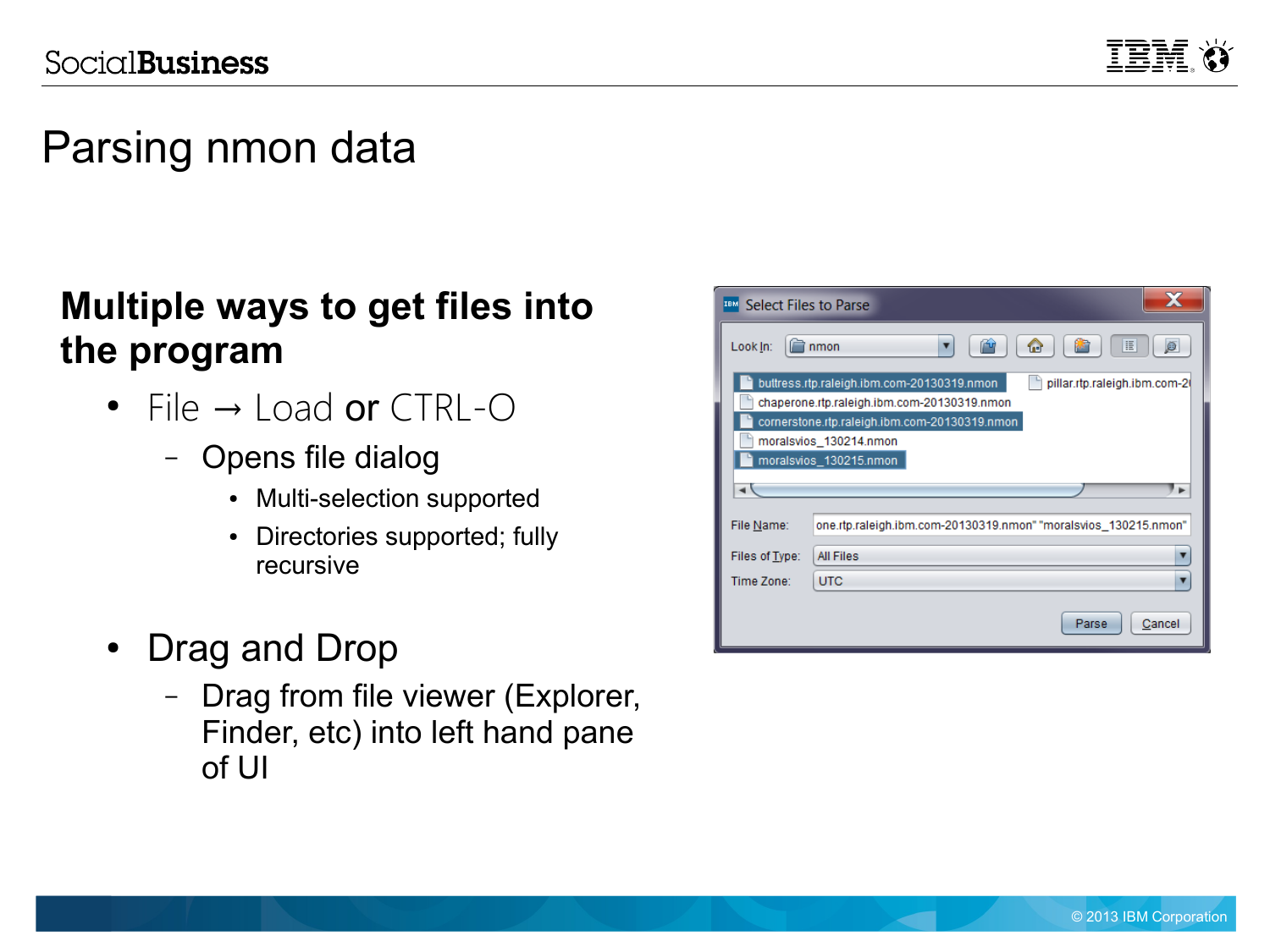# NMONVisualizer displays reports at multiple levels

### **Top Level – All Systems**

- For each system, show either
	- Average data for the interval
	- Average data (as a single point) for all intervals

### **System Level**

- For each system show data across time
- **Metric Level**
	- For each metric show data across time for all fields

### **Field Level**

 $\bullet$  For each field show data across time

**All reports & charts can be filtered by time using Intervals**



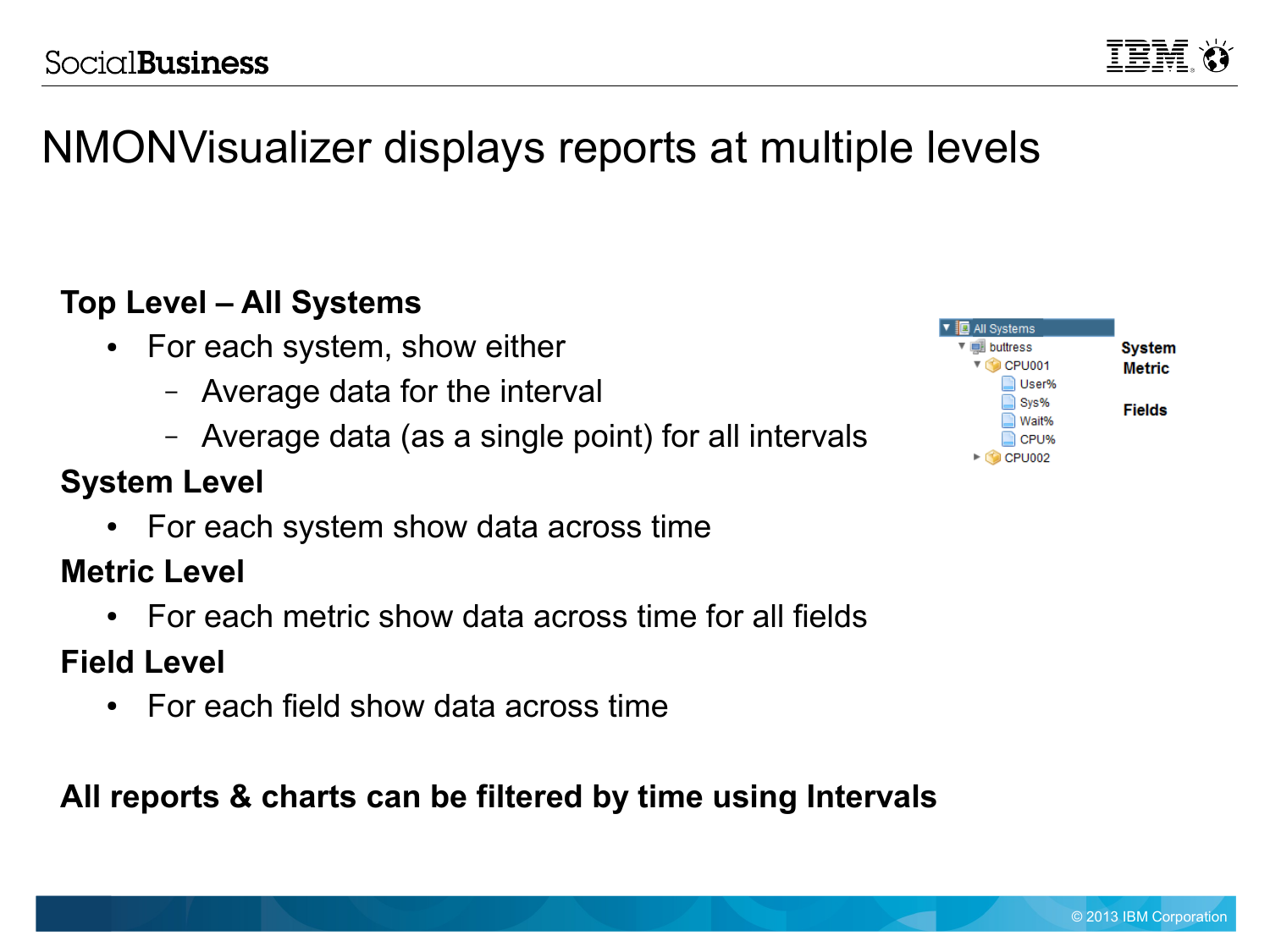# Creating Intervals

#### **Open the Interval Manager dialog**

- Click on Manage (the clock) C Manage
- CTRL-I

#### **Supports multiple methods**

- Absolute
- Relative to the earliest time in all files
- Bulk
	- Add multiple intervals over a given range
	- Supports separation between intervals (i.e. rampup)
	- Easy to add intervals that cover an hour or day via the 1 Hour / 1 Day buttons

| Manage Intervals                    |              |                                |                              |                     |
|-------------------------------------|--------------|--------------------------------|------------------------------|---------------------|
|                                     |              | Time Zone: UTC                 | $\blacktriangledown$<br>Load | Save                |
| <b>Bulk</b><br>Relative<br>Absolute |              |                                |                              |                     |
|                                     |              | <b>Interval Name:</b>          |                              |                     |
|                                     |              |                                |                              |                     |
| Start:                              |              | 00:00:11 Feb 14 2013           | End: 00:00:11 Feb 16         |                     |
| <b>Duration:</b>                    | 00:00:00     | HH:mm:ss<br>1                  | days<br>1 Hour               | 1 Day               |
| <b>Repeat:</b>                      | 2            | times                          |                              |                     |
| <b>Time Between:</b>                | 00:00:00     | HH:mm:ss                       |                              |                     |
|                                     | a Add        | $\hat{\mathbb{I}}$ Start = End | Reset                        |                     |
|                                     |              |                                |                              |                     |
| <b>Intervals</b>                    |              |                                |                              |                     |
| <b>Name</b>                         | <b>Start</b> |                                | <b>End</b>                   |                     |
|                                     |              |                                |                              |                     |
|                                     |              | Clear                          |                              |                     |
| <b>System Times</b>                 |              |                                |                              |                     |
| <b>System</b>                       |              | <b>Data Start</b>              | <b>Data End</b>              | <b>Record Count</b> |
|                                     | buttress     | 03:39:02 Mar 18                | 03:18:59 Mar 19              | 0                   |
|                                     | chaperone    | 04:09:03 Mar 18                | 03:18:39 Mar 19              | 0                   |
|                                     | cornerstone  | 03:10:02 Mar 18                | 03:26:55 Mar 19              | 0                   |
|                                     | moralsvios   | 00:00:11 Feb 14                | 23:59:56 Feb 14              | 3579                |
|                                     | pillar       | 03:07:03 Mar 18                | 03:27:45 Mar 19              | 0                   |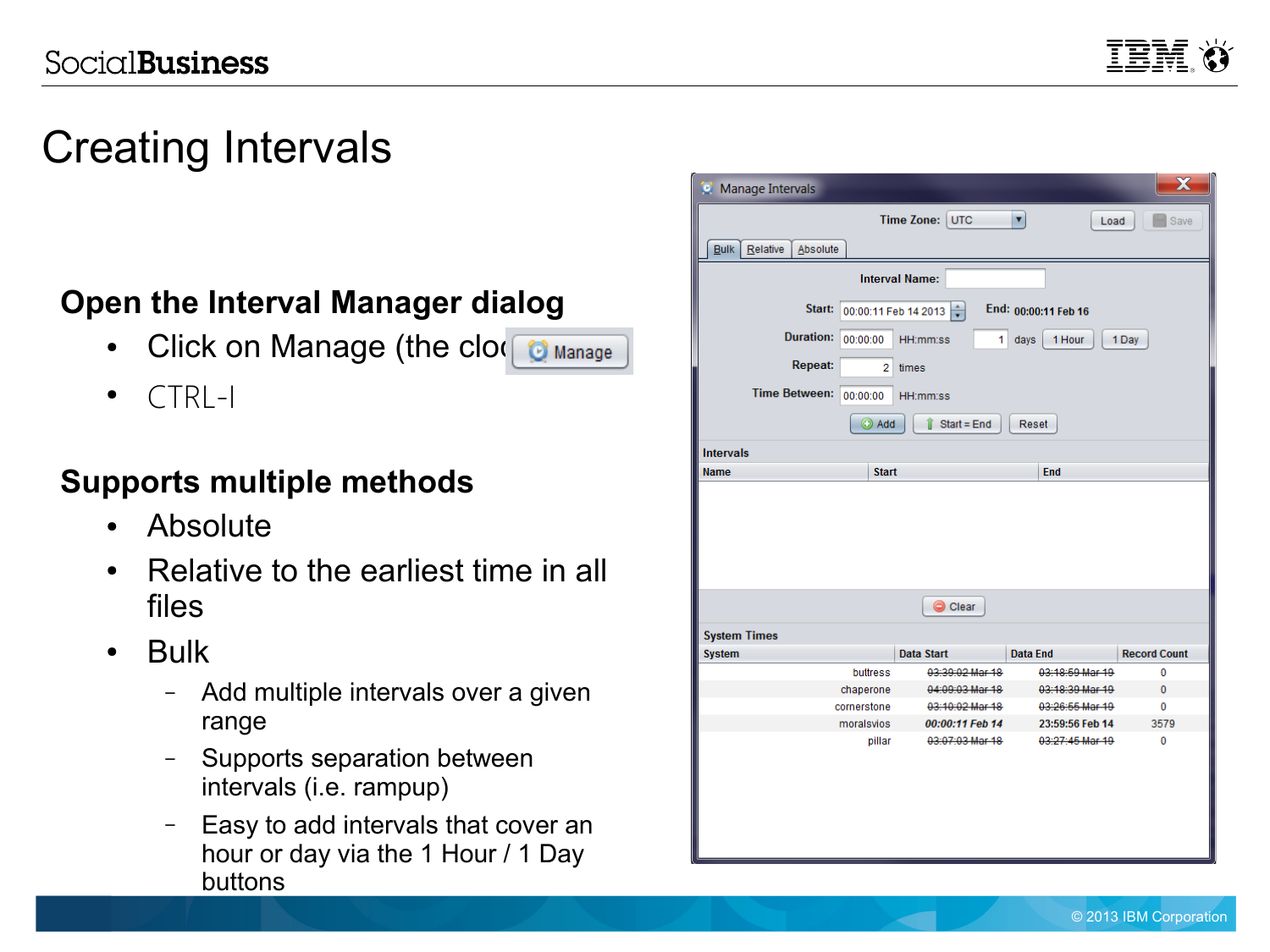

## Interval Manager Tips & Tricks

#### **Charts are 'live'**

- When an interval is added, the charts will update
- In the Interval Manager, right clicking on the interval will allow you to make the selected one the current
- Useful if you move the Interval Manager so it is not over the main window

#### **System Times section of the Interval Manager graphically indicates which systems have data for the current interval**

- Strikethrough no data
- **Bold Italics** interval exactly matches start and / or stop
- **Bold** interval is before start or after stop
- This data updates as you change the start / stop in the interval dialog or click on an existing interval

#### **Right clicking on a system will allow either**

- Setting the start and stop to the system time
- Creating a new interval directly

| <b>System Times</b> |             |                 |              |                    |                   |                     |
|---------------------|-------------|-----------------|--------------|--------------------|-------------------|---------------------|
| <b>System</b>       |             | Data Start      |              | Data End           |                   | <b>Record Count</b> |
|                     | buttress    | 03:39:02 Mar 18 |              | 03:18:59 Mar 19    |                   | 0                   |
|                     | chaperone   | 04:09:03 Mar 18 |              | 03:18:39 Mar 19    |                   | 0                   |
|                     | cornerstone | 03:10:02        |              | Use as Start & End | Mar 19            | 0                   |
|                     | moralsvios  | 00:00:11        | Add Interval |                    | Feb <sub>14</sub> | 3579                |
|                     | pillar      | 03:07:03 Mar 18 |              | 03:27:45 Mar 19    |                   | 0                   |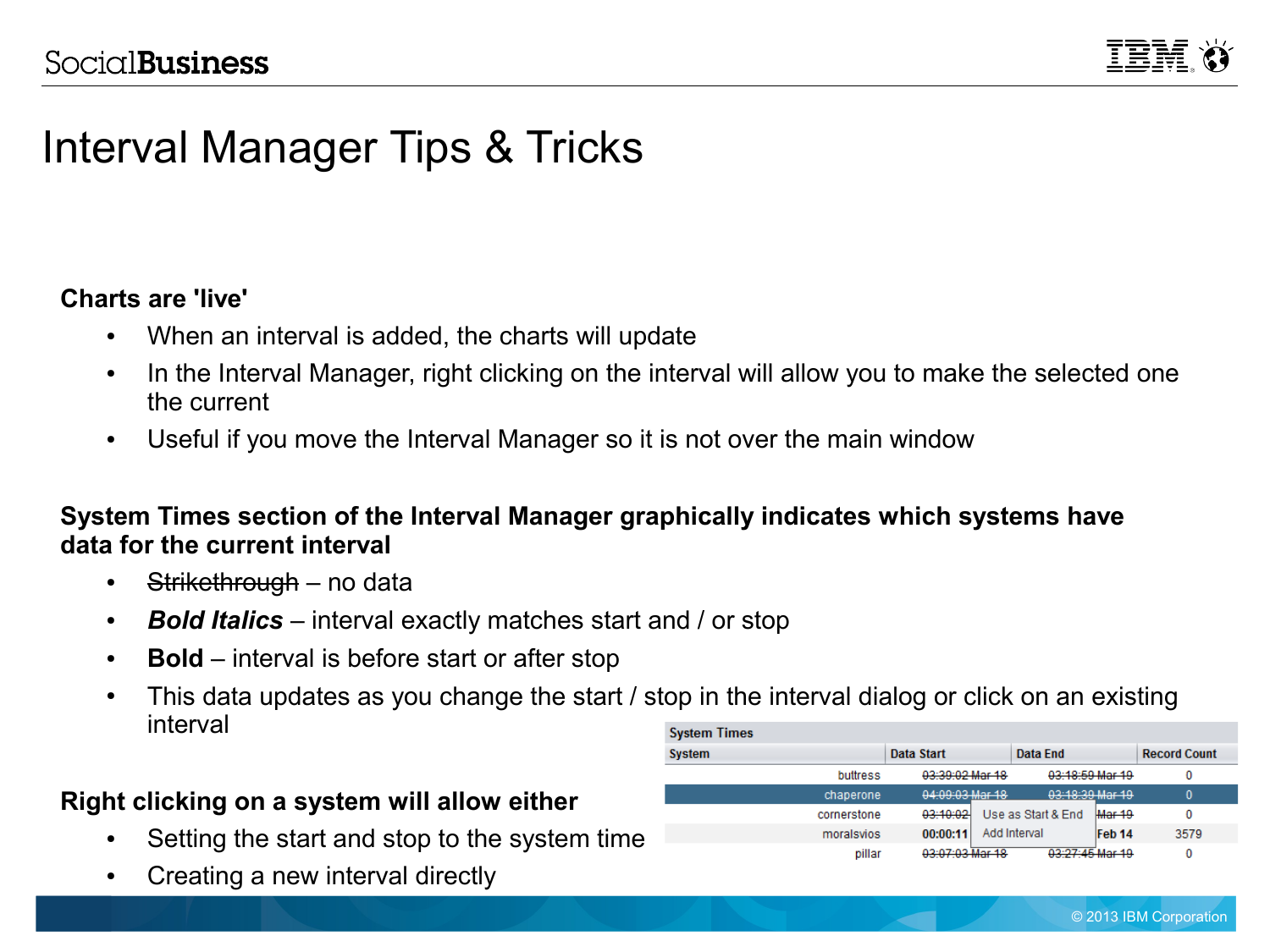

## Changing the Current Interval

### **Once intervals are created, you can switch between them with**

- The Intervals menus
- The Interval drop down at the top of the UI
- CTRL-ALT-1 through CTRL-ATL-9 switch between the first 9 intervals

### **There is always a default, All Data interval that will display all the parsed data**

- Unique entry in menu and drop down
- $\bullet$  CTRL-ALT-0

### **Charts are 'live' and update as the interval changes**

• Application title also changes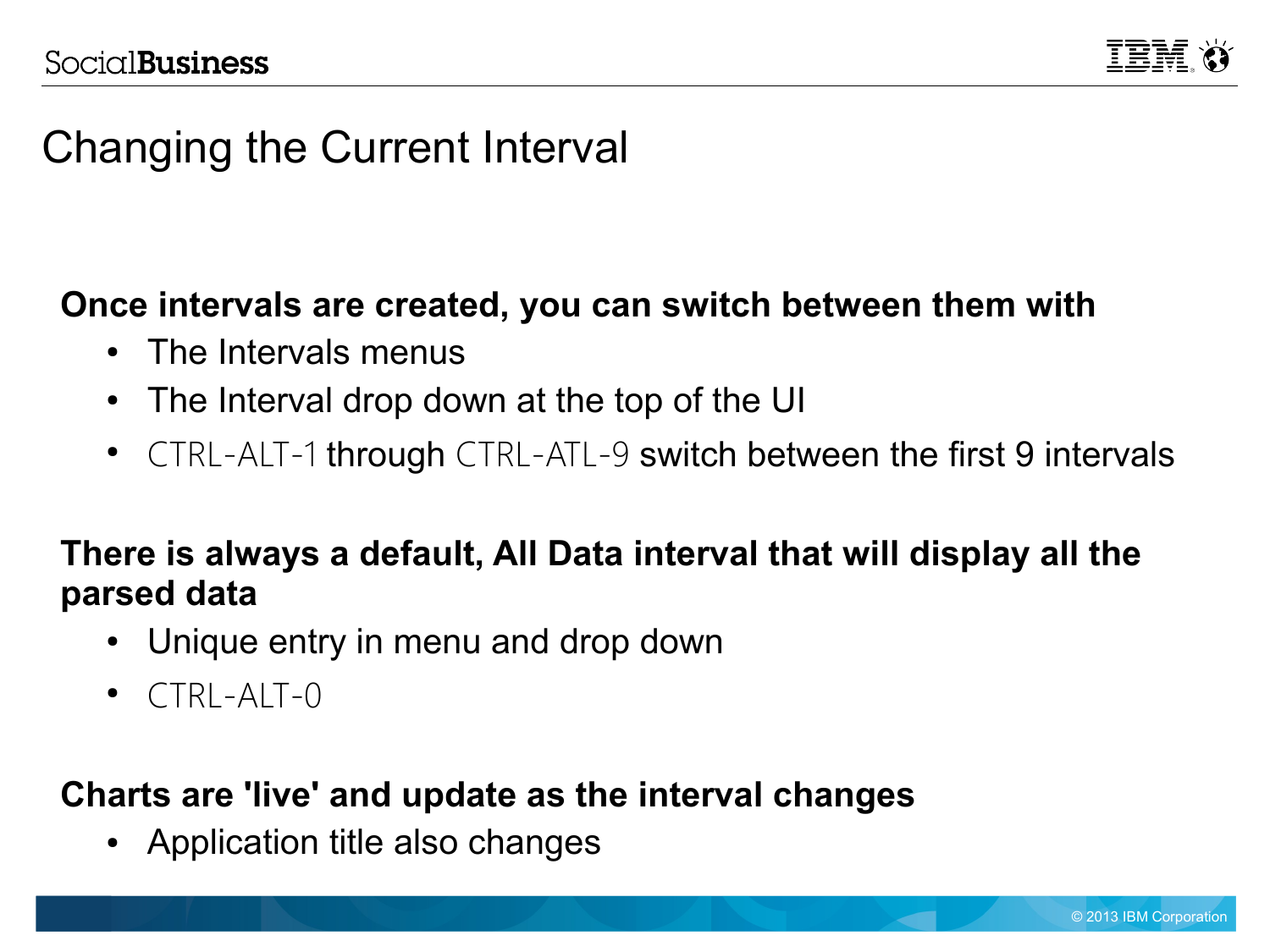

### Where to start the analysis

### **All Systems report shows average, summary data**

- Does one system stand out with higher CPU, memory disk or network?
	- Is it what you expected?



User System Wait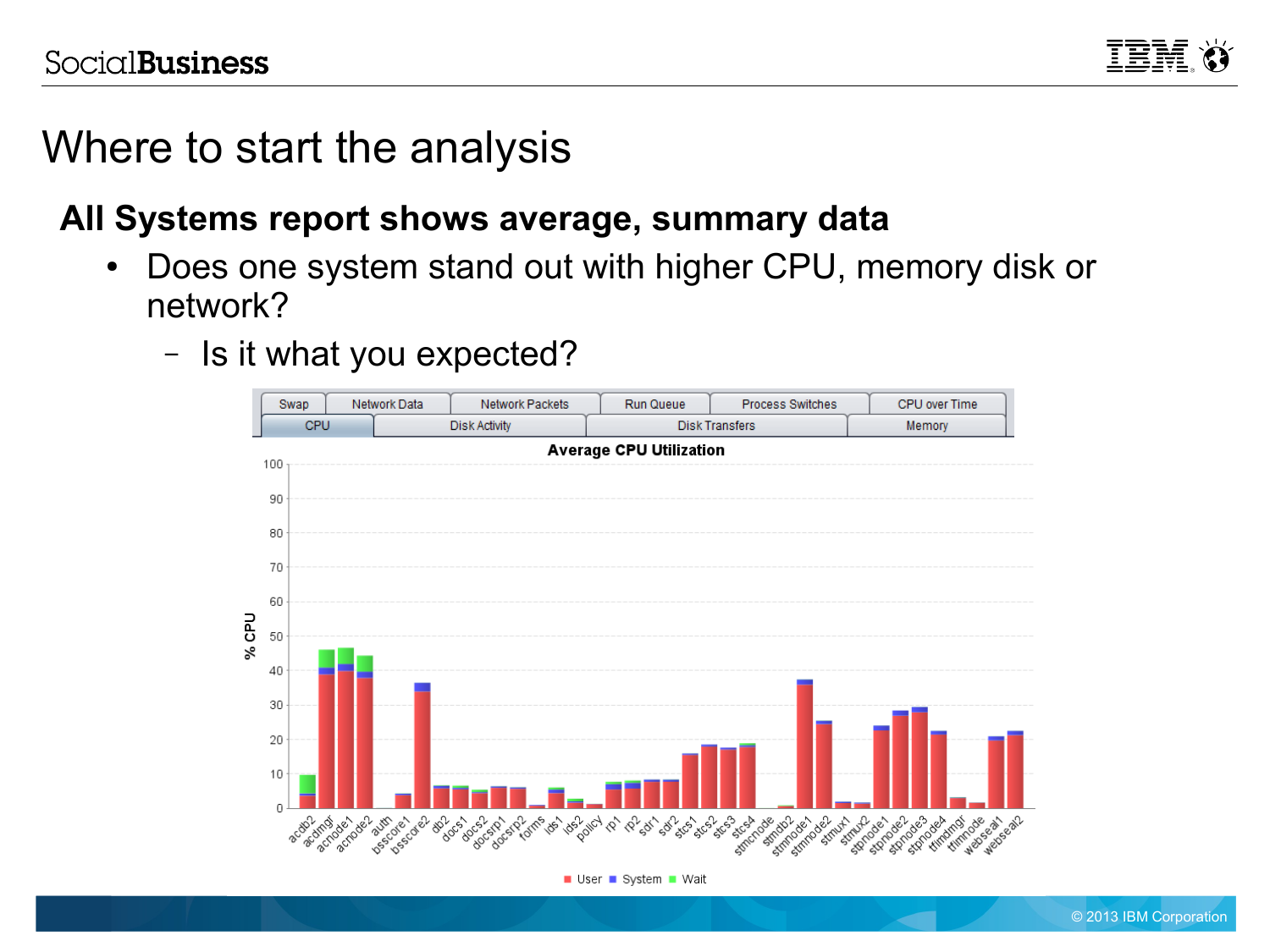# Digging into a specific system

| Page Faults |                | Paging Amount |        | <b>CPU by Process</b> |      |                | All CPUs<br>CPU Balance |            | Disk Space              |  |
|-------------|----------------|---------------|--------|-----------------------|------|----------------|-------------------------|------------|-------------------------|--|
| Disk Busy   | Disk Transfers |               |        | Network Reads         |      | Network Writes |                         | Run Queue  | <b>Process Switches</b> |  |
| CPU         | Disk           |               | Memory |                       | Swap | <b>Network</b> |                         | Disk Reads | Disk Writes             |  |

### **Individual System reports show data over time**

- CPU spikes in the middle of the run / plateau?
- Memory & Swap expected memory usage and no swap?
- Disk Reads / Writes IOs on the expected disks?
- Disk Busy / Disk Transfers IO rate is not too high?
- Network Reads / Writes traffic on the expected interfaces?
- CPU by Process expected processes are using CPU?
- CPU Balance CPU utilization is balanced across cores? Hyperthreads / SMT threads use is lower at low overall CPU?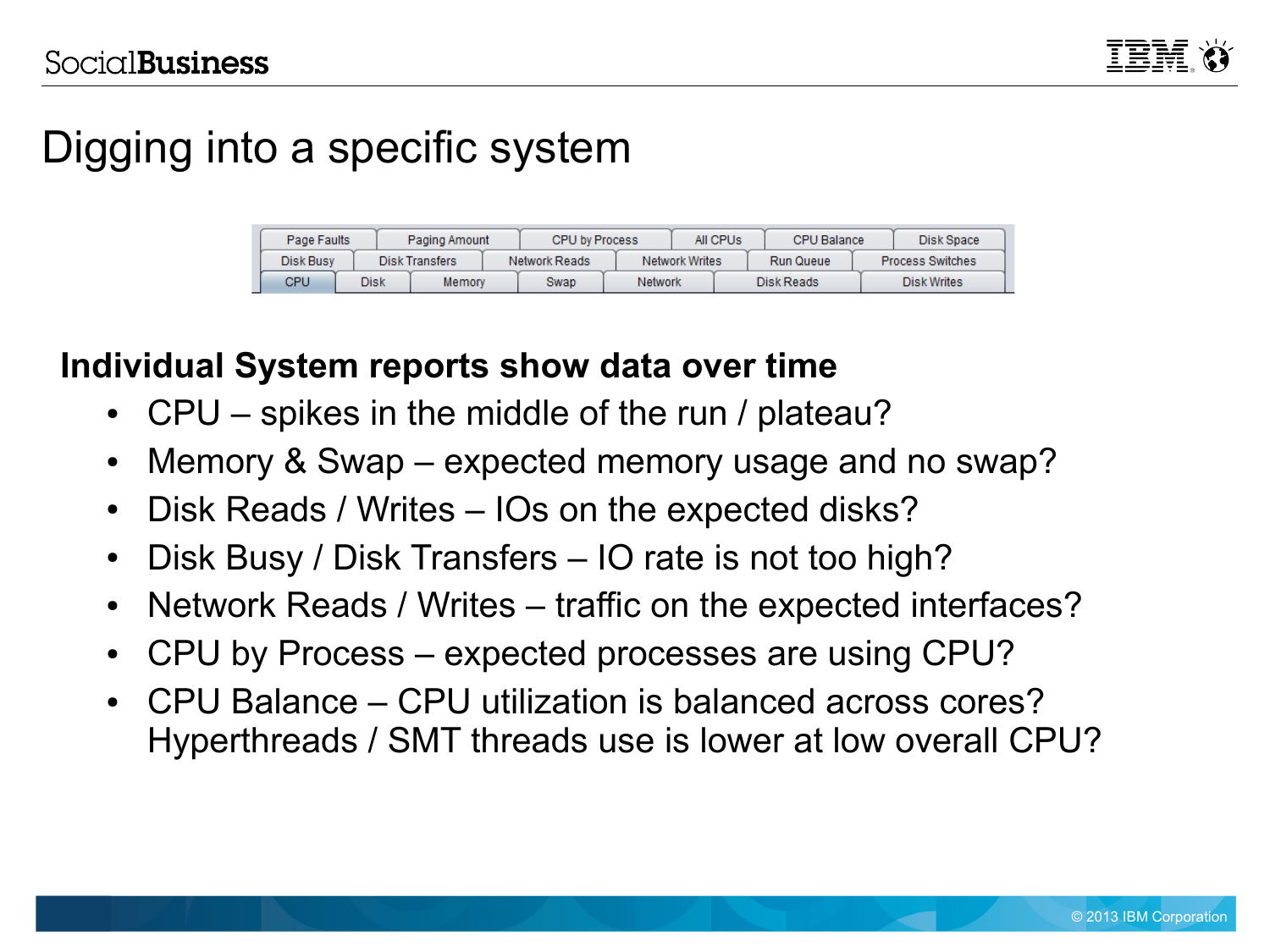

# Raw nmon Data

#### **All nmon data is available in the Metric & Field level charts**

- Some disk data is duplicated (dm-x vs associated sd*y*'s)
- Some disk data is additive  $(sdx = sdx1 + sdx2 + ...$ +sd*xn*)

#### **The most useful data is probably the per process data,** TOP

- Different organization that other data
	- Entry per process when there is a single instance of the process
	- Folder per process when there are multiple instances





© 2013 IBM Corporation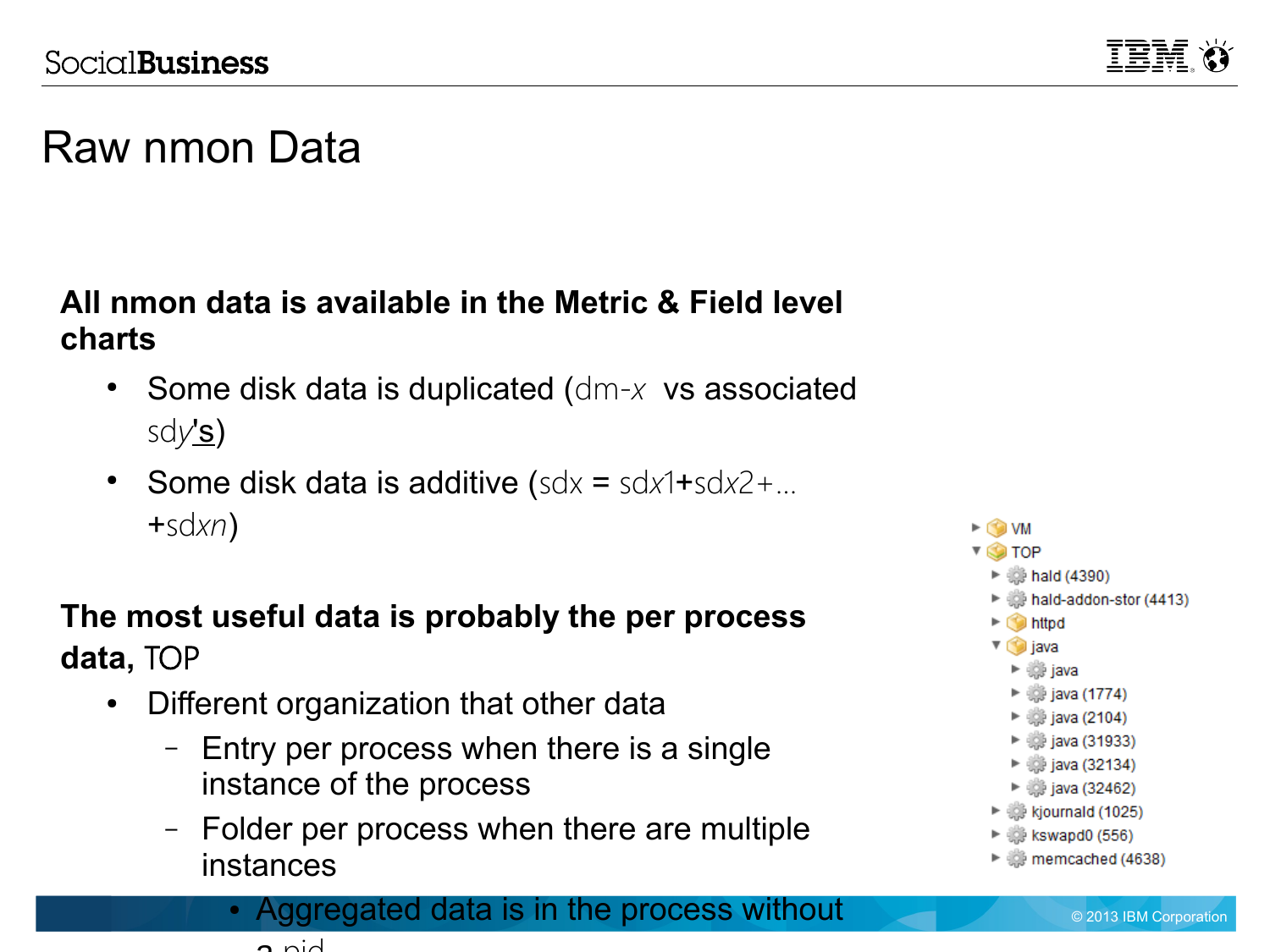

### TOP Data Tips & Tricks

#### **Hover over a process in the tree**

• A tool tip will display a shortened version of the command line

#### **Right click on a process**

- Process Info option opens a dialog with the full command line
	- Each command line option is on a separate line
	- Data is selectable for copy & paste
- Note process start and stop time may not be accurate
	- Start time may be when nmon was started
	- Stop time may be when nmon was stopped
- Link with Tree option can be unchecked

| — | Open a second process info dialog to |  |  |
|---|--------------------------------------|--|--|
|   |                                      |  |  |

|                 | 2,750,000                                                                                                                     |  |
|-----------------|-------------------------------------------------------------------------------------------------------------------------------|--|
| ∰ java          | 2,500,000                                                                                                                     |  |
| java (1774)     | 2,250,000                                                                                                                     |  |
|                 |                                                                                                                               |  |
| ► @ java (2104) |                                                                                                                               |  |
|                 |                                                                                                                               |  |
| ▶ sava (32134)  | java /opt/IBM/WebSphere/AppServer/java/bin/java -Declip  Srv01/config ocs_cell ocs_app_node_acnode2<br>1.750.000<br>1,500,000 |  |

| java (1774) Command Line                                                                                                                                                                                                                                                                                                                            |                                                                                                                                                                                                                                                                                                                                                                           |  |
|-----------------------------------------------------------------------------------------------------------------------------------------------------------------------------------------------------------------------------------------------------------------------------------------------------------------------------------------------------|---------------------------------------------------------------------------------------------------------------------------------------------------------------------------------------------------------------------------------------------------------------------------------------------------------------------------------------------------------------------------|--|
|                                                                                                                                                                                                                                                                                                                                                     | java (1774)<br>14:34:55 Apr 17 - 17:46:33 Apr 17                                                                                                                                                                                                                                                                                                                          |  |
| /opt/IBM/WebSphere/AppServer/java/bin/java<br>-Declipse.security<br>-Dwas.status.socket=34939<br>-Dosgi.install.area=/opt/IBM/WebSphere/AppServer<br>-Djava.awt.headless=true<br>-Xshareclasses:name=webspherev70_%g,groupAccess,nonFatal<br>-Xscmx50M<br>-classpath<br>-Dibm.websphere.internalClassAccessMode=allow<br>-verbose:gc<br>$-Xms2560m$ | -Dosgi.configuration.area=/opt/IBM/WebSphere/AppServer/profiles/AppSrv01/configuration<br>-Dosgi.framework.extensions=com.ibm.cds.com.ibm.ws.eclipse.adaptors<br>/Xbootclasspath/p:/opt/IBM/WebSphere/AppServer/java/jre/lib/ext/ibmorb.jar:/opt/IBM/WebSphere/AppS-<br>/opt/IBM/WebSphere/AppServer/profiles/AppSrv01/properties:/opt/IBM/WebSphere/AppServer/properties |  |
|                                                                                                                                                                                                                                                                                                                                                     | Link with $Tree?$                                                                                                                                                                                                                                                                                                                                                         |  |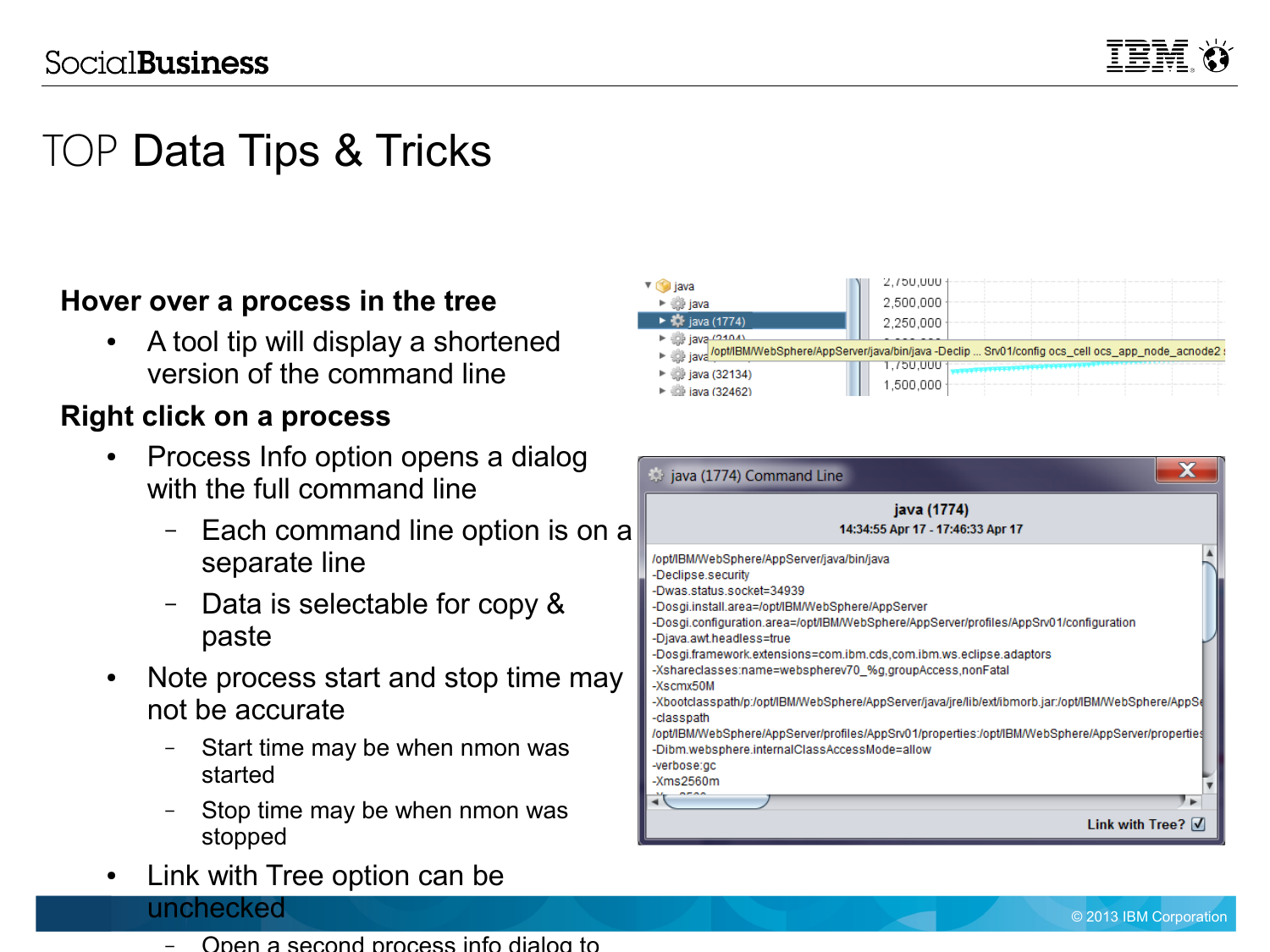

# Chart Tips & Tricks

### **Click on a line / bar and it will highlight the row in the table**

- … and vice-versa
- Multi-selection is supported
- Clicking on the legend item also works
	- This may be easier since lines actually have to be clicked on the data point

#### **Mouse over is also supported**

- Line charts show series name, time and value
- Bar charts show series name, value and percentage of total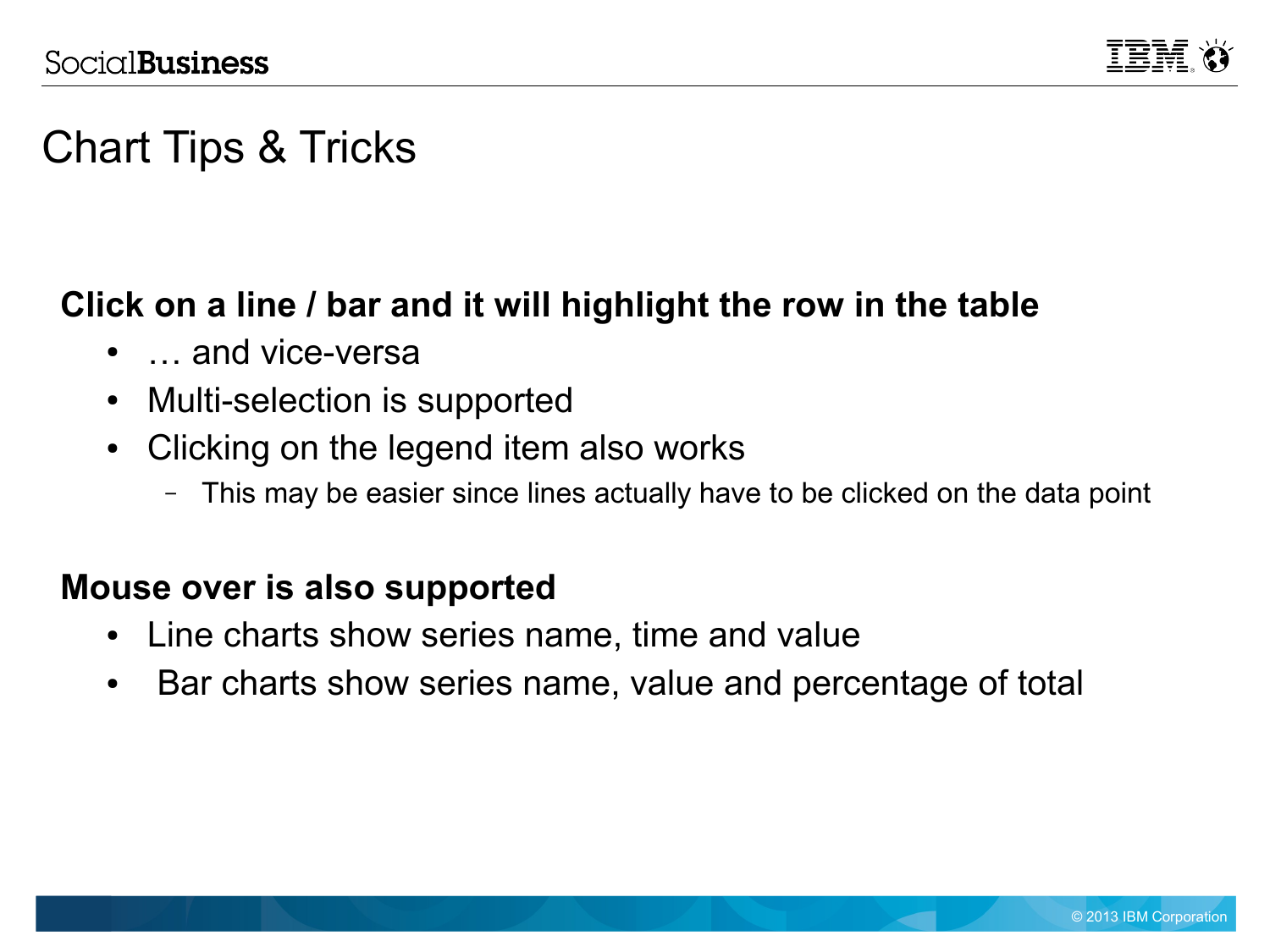

# Chart Tips & Tricks

### **Right click on the table or** CTRL-SHIFT-C **to change columns**

- CTRL-A for all; CTRL-D for defaults; CTRL-X for none
- This sets for all charts at the same 'level', e.g. only System charts

### **Line charts have an option to show / hide selected lines**

- Click the checkbox
- Right click on table
	- Show selected, show none or show all
- These are saved per-metric (i.e.  $CPU001$ !=  $CPU002$ )

#### **Tables are sortable by column**

• This sets for all charts at the same 'level'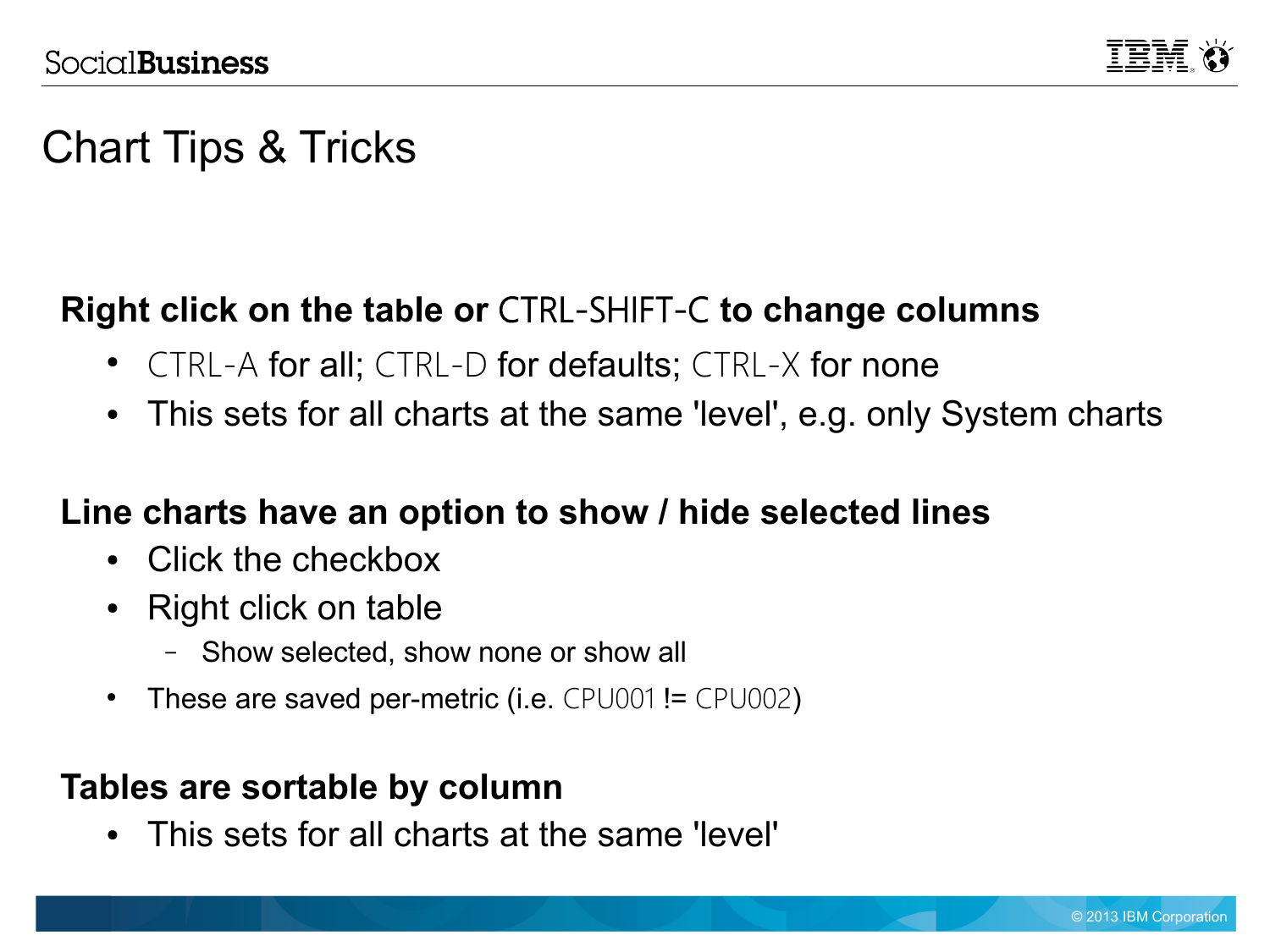

# **Granularity**

### **All charts as displayed with a globally set 'granularity'**

- How granular are the data points on the chart?
- Sets how much data is averaged to compute a single point on a line chart
- Measured in seconds
- Concept similar to Load Runner analysis

### **Automatically calculated by default**

- Fit  $\sim$  100 points on a chart
- Updates as intervals change



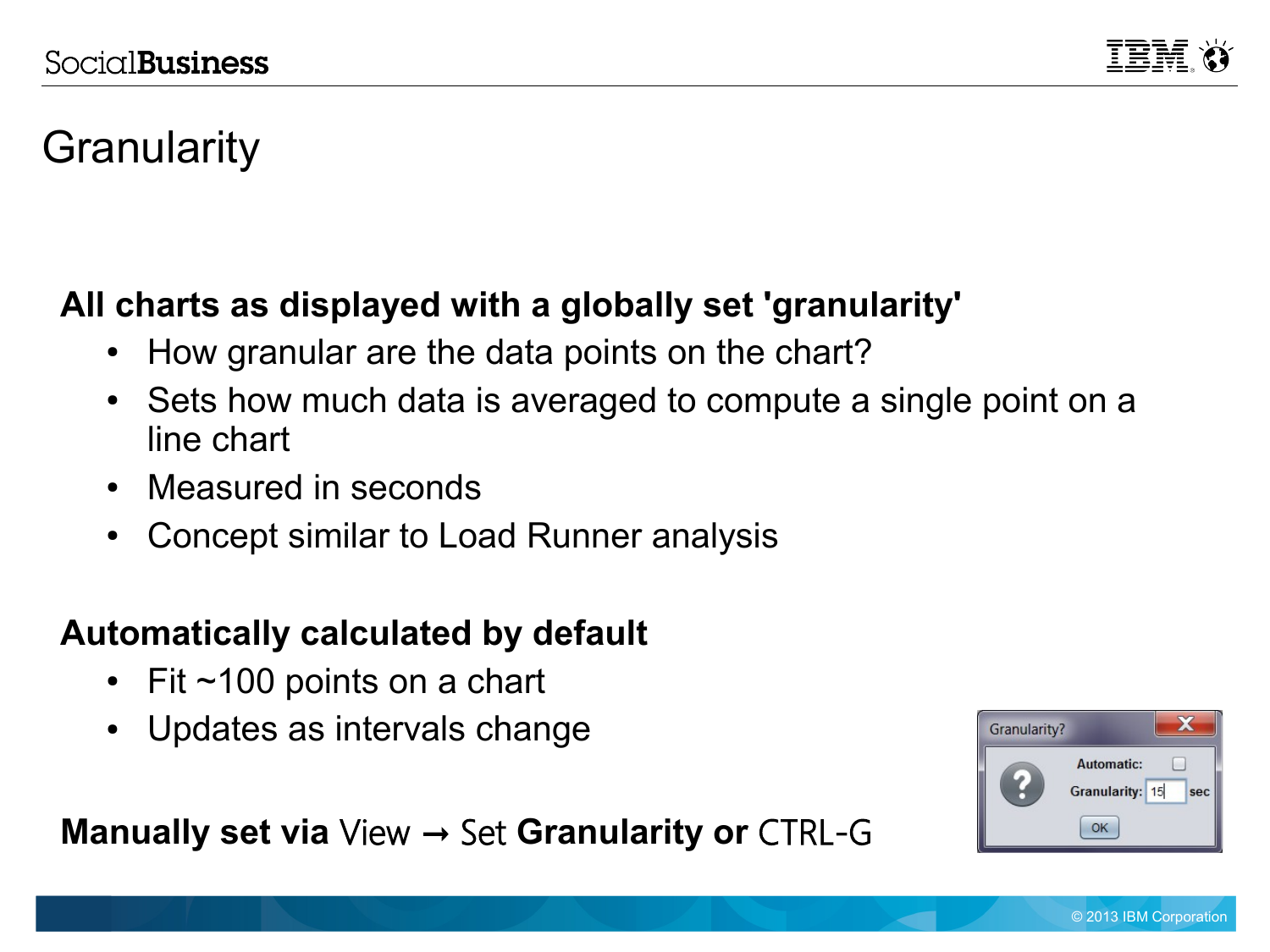

## Data Tables

#### **Data tables as a way to create summary, spread sheet like views of data**

• Click on the Table radio button,  $View \rightarrow Summary$  Table, or CTRL-T

 $\odot$  Charts  $\odot$  Table

#### **Drag metrics or fields from the tree onto the data table**

- Metric will include all fields
- Automatically analyzes data for all systems

#### **Remove data with right click option or Clear button**

• Remove option removes field for all hosts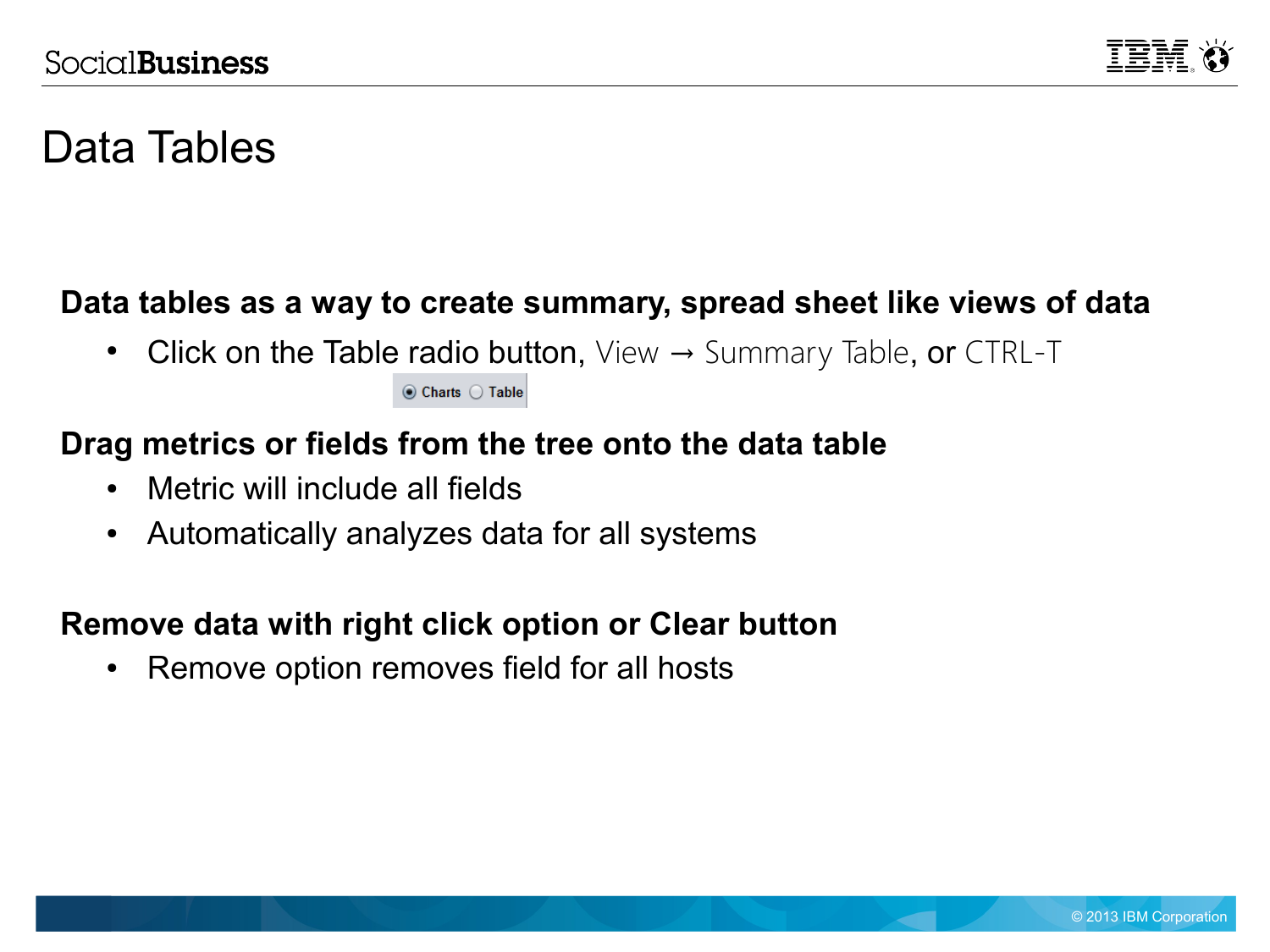

### Data Tables, continued

#### **Two views supported**

• Default shows a row per host / data type / metric combo with statistics for columns

●

- Transposed shows a row per data type / metric combo with hosts for columns
	- Single displayed statistic is selectable via a drop down
- ●
- Change via Transpose button or CTRL-SHIFT-T

| <b>Hostname</b> | Data Type       | <b>Metric</b> | $\triangle$ Minimum | Average | <b>Maximum</b> | <b>Std Dev</b> | <b>Sum</b> |
|-----------------|-----------------|---------------|---------------------|---------|----------------|----------------|------------|
| <b>buttress</b> | <b>CPU ALL</b>  | <b>Busy</b>   | 0.000               | 0.000   | 0.000          | 0.000          | 0.000      |
| chaperone       | <b>CPU_ALL</b>  | <b>Busy</b>   | 0.000               | 0.000   | 0.000          | 0.000          | 0.000      |
| cornerstone     | <b>CPU_ALL</b>  | <b>Busy</b>   | 0.000               | 0.000   | 0.000          | 0.000          | 0.000      |
| moralsvios      | <b>CPU ALL</b>  | <b>Busy</b>   | 0.000               | 0.000   | 0.000          | 0.000          | 0.000      |
| pillar          | <b>CPU ALL</b>  | <b>Busy</b>   | 0.000               | 0.000   | 0.000          | 0.000          | 0.000      |
| <b>buttress</b> | <b>CPU_ALL</b>  | CPU%          | 4.400               | 4.513   | 6.400          | 0.242          | 12,811.300 |
| chaperone       | <b>CPU ALL</b>  | CPU%          | 2.500               | 3.171   | 12.500         | 0.691          | 8,804.500  |
| cornerstone     | <b>CPU_ALL</b>  | CPU%          | 4.700               | 8.682   | 15.300         | 2.026          | 25,272.400 |
| moralsvios      | <b>CPU ALL</b>  | CPU%          | 0.600               | 8.034   | 19.900         | 7.263          | 28.754.500 |
| pillar          | <b>CPU ALL</b>  | CPU%          | 0.500               | 0.577   | 2.500          | 0.070          | 1,685.200  |
| <b>buttress</b> | <b>CPU ALL</b>  | <b>CPUs</b>   | 24.000              | 24.000  | 24.000         | 0.000          | 68.136.000 |
| chaperone       | <b>CPU ALL</b>  | <b>CPUs</b>   | 24.000              | 24.000  | 24.000         | 0.000          | 66,648.000 |
| cornerstone     | <b>CPU ALL</b>  | <b>CPUs</b>   | 32.000              | 32.000  | 32.000         | 0.000          | 93,152.000 |
| moralsvios      | <b>CPU ALL</b>  | <b>CPUs</b>   | 4.000               | 4.000   | 4.000          | 0.000          | 14,316.000 |
| pillar          | <b>CPU ALL</b>  | <b>CPUs</b>   | 32.000              | 32.000  | 32.000         | 0.000          | 93,408.000 |
| <b>buttress</b> | <b>DISKREAD</b> | sda           | 0.000               | 0.202   | 11.500         | 0.253          | 573.300    |
| chaperone       | <b>DISKREAD</b> | sda           | 0.000               | 0.538   | 939.500        | 18.197         | 1,493.600  |
| cornerstone     | <b>DISKREAD</b> | sda           | 0.000               | 0.000   | 0.000          | 0.000          | 0.000      |
| pillar          | <b>DISKREAD</b> | sda           | 0.000               | 0.000   | 0.000          | 0.000          | 0.000      |
| <b>buttress</b> | <b>CPU_ALL</b>  | Sys%          | 4.300               | 4.356   | 5.400          | 0.062          | 12,366.500 |
| chaperone       | <b>CPU ALL</b>  | Sys%          | 1.600               | 2.141   | 4.400          | 0.251          | 5,944.400  |
| cornerstone     | <b>CPU ALL</b>  | Sys%          | 3.200               | 6.759   | 10.900         | 2.028          | 19,675.000 |
| moralsvios      | <b>CPU ALL</b>  | Sys%          | 0.400               | 7.823   | 18.800         | 7.258          | 27.998.300 |
| pillar          | <b>CPU ALL</b>  | Sys%          | 0.300               | 0.302   | 1.400          | 0.024          | 881.700    |
| <b>buttress</b> | <b>CPU ALL</b>  | User%         | 0.100               | 0.157   | 1.900          | 0.204          | 444.800    |
| chaperone       | <b>CPU ALL</b>  | User%         | 0.800               | 1.030   | 8.900          | 0.587          | 2,860.100  |
| cornerstone     | <b>CPU ALL</b>  | User%         | 1.200               | 1.923   | 5.200          | 0.434          | 5,597.400  |
| moralsvios      | <b>CPU ALL</b>  | User%         | 0.200               | 0.211   | 9.800          | 0.171          | 756.200    |
| pillar          | <b>CPU_ALL</b>  | User%         | 0.200               | 0.275   | 1.300          | 0.060          | 803.500    |

**2** Transpose

| Data Type       | <b>Metric</b> | <b>buttress</b> | chaperone | cornerstone | moralsvios | pillar |
|-----------------|---------------|-----------------|-----------|-------------|------------|--------|
| <b>CPU ALL</b>  | User%         | 0.157           | 1.030     | 1.923       | 0.211      | 0.275  |
| <b>CPU ALL</b>  | Sys%          | 4.356           | 2.141     | 6.759       | 7.823      | 0.302  |
| <b>CPU ALL</b>  | Wait%         | 0.008           | 0.023     | 0.003       | 0.004      | 0.000  |
| <b>CPU ALL</b>  | CPU%          | 4.513           | 3.171     | 8.682       | 8.034      | 0.577  |
| <b>CPU ALL</b>  | <b>Busy</b>   | 0.000           | 0.000     | 0.000       | 0.000      | 0.000  |
| <b>CPU ALL</b>  | <b>CPUs</b>   | 24,000          | 24.000    | 32.000      | 4.000      | 32,000 |
| <b>DISKREAD</b> | sda           | 0.202           | 0.538     | 0.000       | <b>N/A</b> | 0.000  |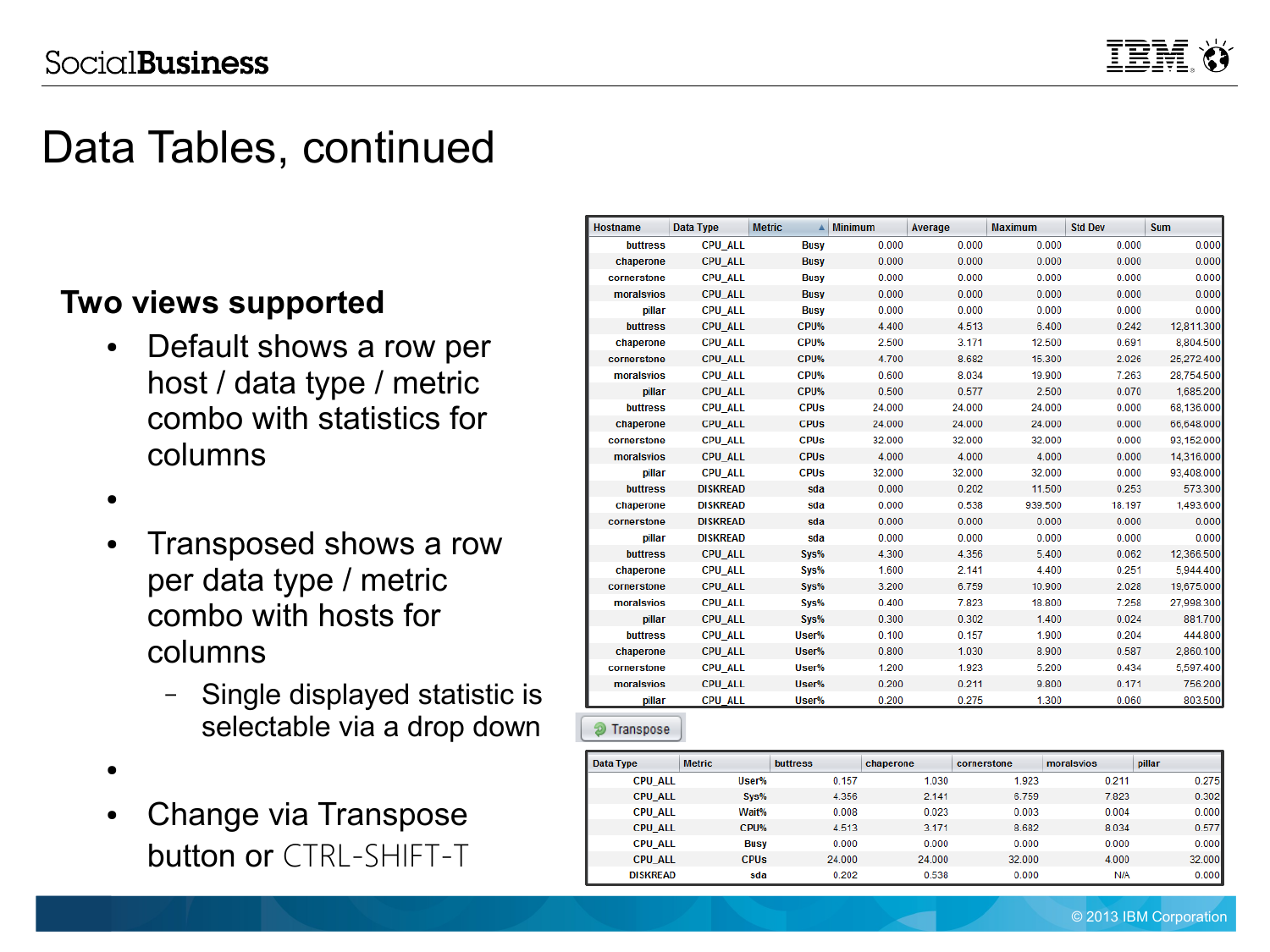

# Saving & Exporting Charts

#### **Save to PNG**

- Right click on a chart & select Save Chart
	- Prompts for a file name, suggests a sensible default
- Right click on the tree
	- Asks for a folder and uses the default file name
	- All Systems and individual systems save *all* charts in the report
- Fixed resolution of  $\frac{1}{2}$  of 1920x1080

### **Copy to clipboard**

• Right click on a chart & select Copy

### **Export to CSV**

- Right click on a chart & select Copy Chart Data
- Paste into a file, Excel Etc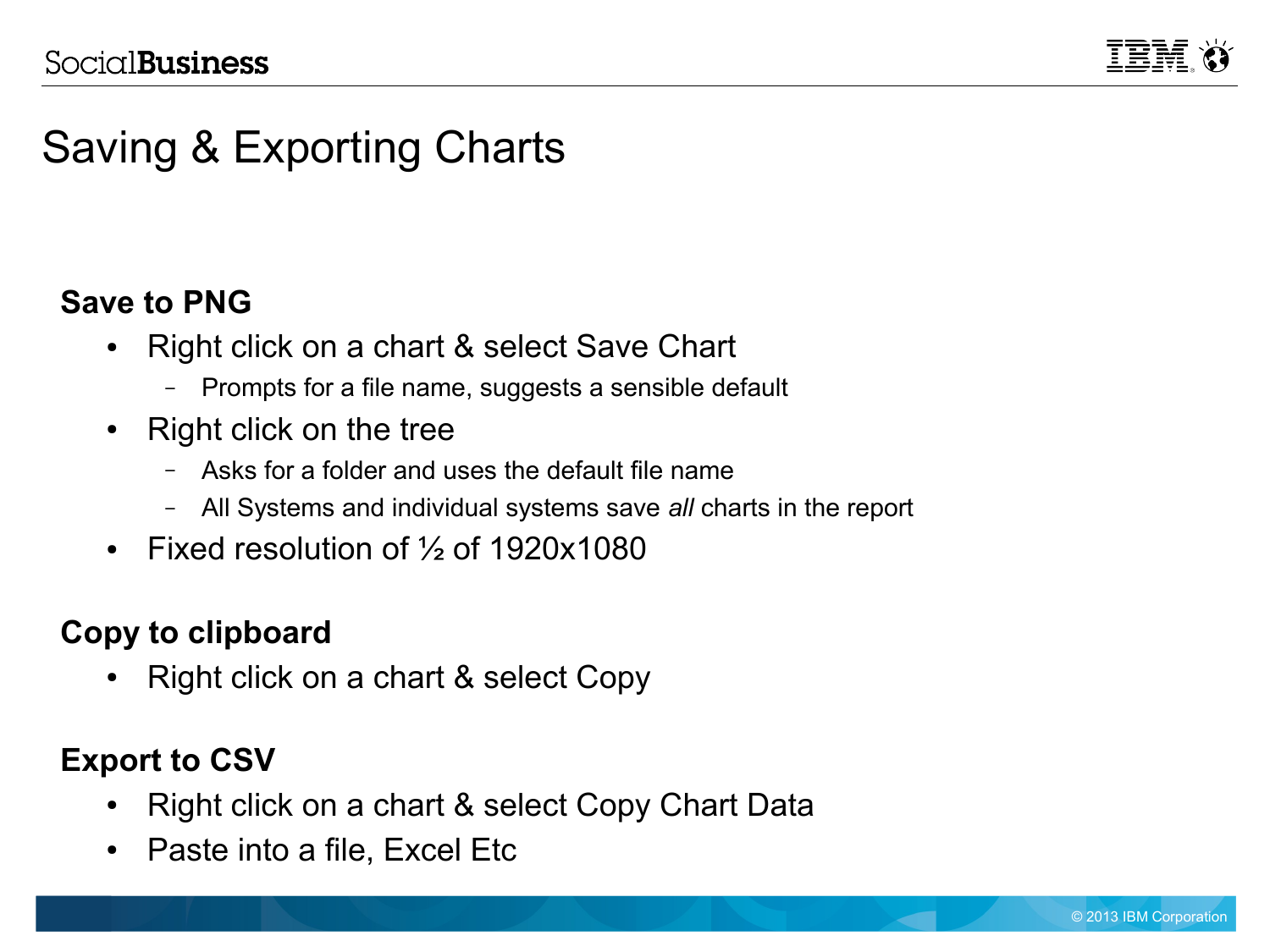

## Saving & Exporting Raw Data as CSV

#### **Save to file**

• Right click on system, metric or field in the tree, select Save to CSV

#### **Copy to clipboard**

• Right click on system, metric or field in the tree, select Copy

#### **Data tables can also be copied by right clicking**

- Copy  $\Rightarrow$  currently selected row
- Copy All  $\Rightarrow$  all rows
- Copy button  $\Rightarrow$  all rows
- ●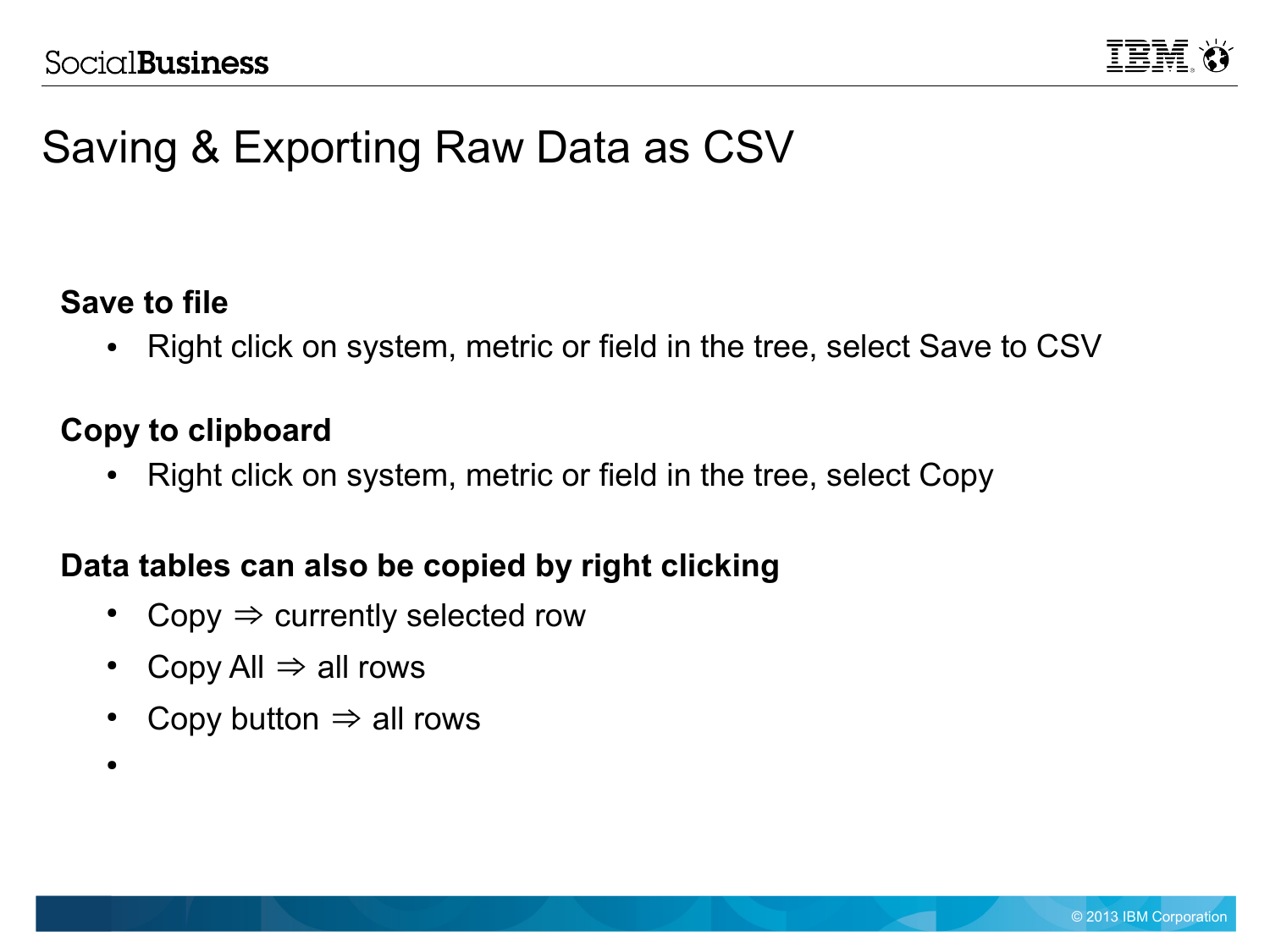

# Running nmon as a Service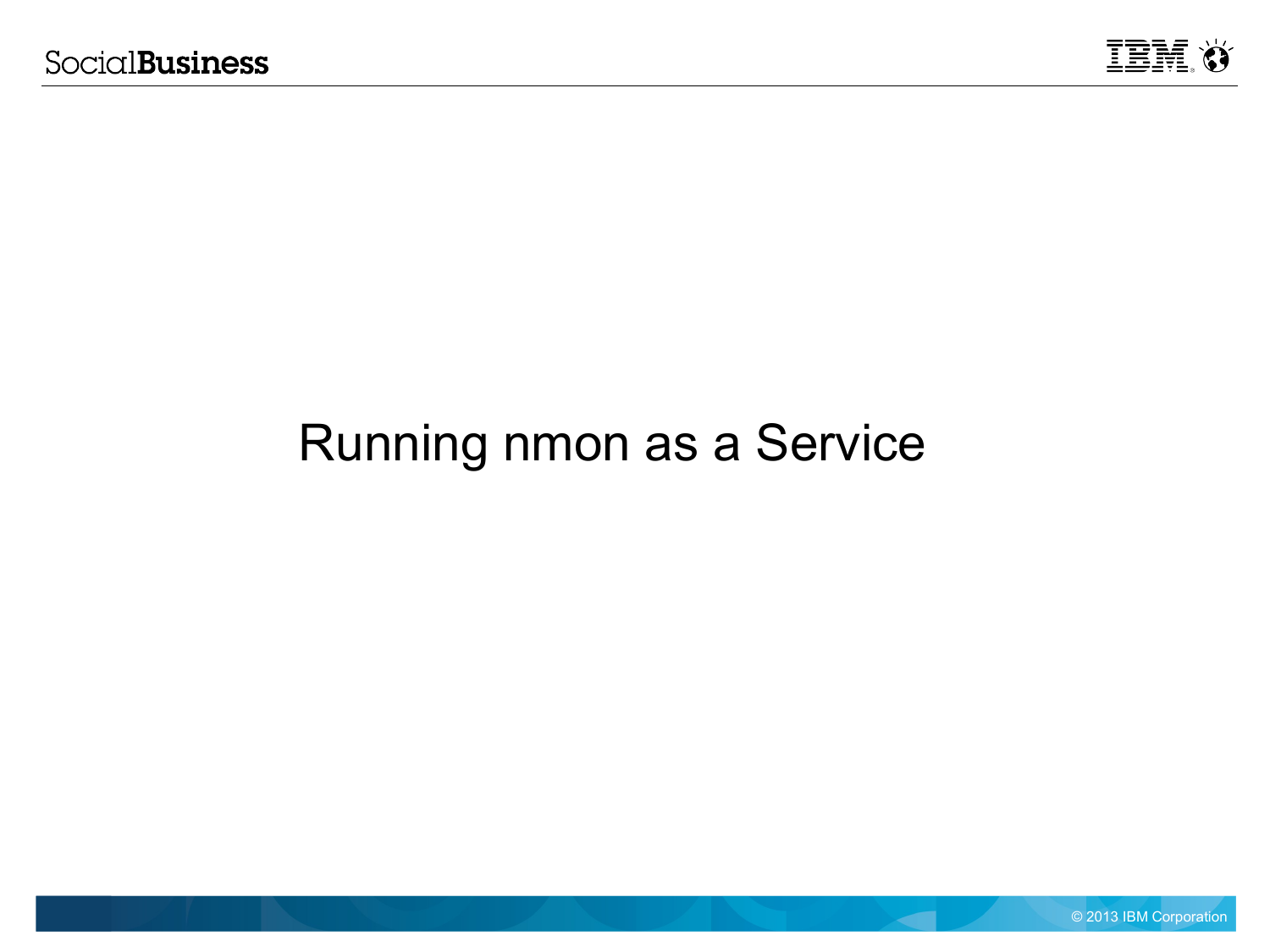

## Running nmon as a service in RHEL 6

#### **Copy nmon initd script to** /etc/init.d/nmon **Copy nmon logrotate script to** /etc/logrotate.d/nmon **Create symbolic link from nmon executable to /usr/bin/nmon Setup permissions & start nmon service**

#### chown root:root /etc/init.d/nmon chmod 755 /etc/init.d/nmon chown root:root /etc/logrotate.d/nmon chcon --reference /etc/init.d/network /etc/init.d/nmon chmod 644 /etc/logrotate.d/nmon chown root:root /usr/bin/nmon\_x86\_64\_rhel6 chcon --reference /etc/logrotate.d/yum /etc/logrotate.d/nmon chmod 755 /usr/bin/nmon\_x86\_64\_rhel6 ln -s -f /usr/bin/nmon\_x86\_64\_rhel6 /usr/bin/nmon chkconfig --add nmon service nmon start

#### **nmon collects every 30 seconds; 15 days of logs are retained in** /var/log/nmon/old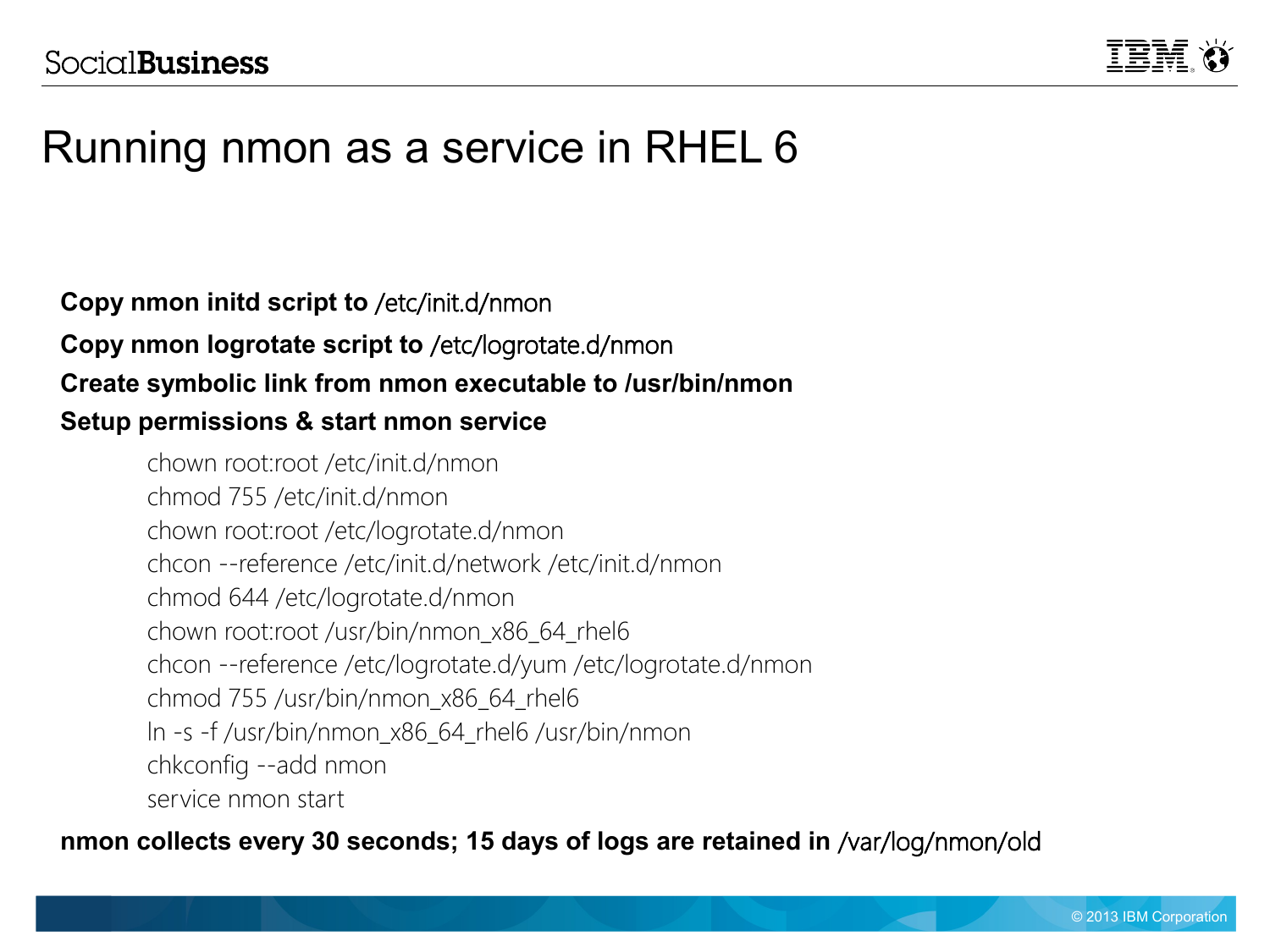

### Linux nmon Scripts

### **See <http://nmonvisualizer.github.io/nmonvisualizer/startup.html>**